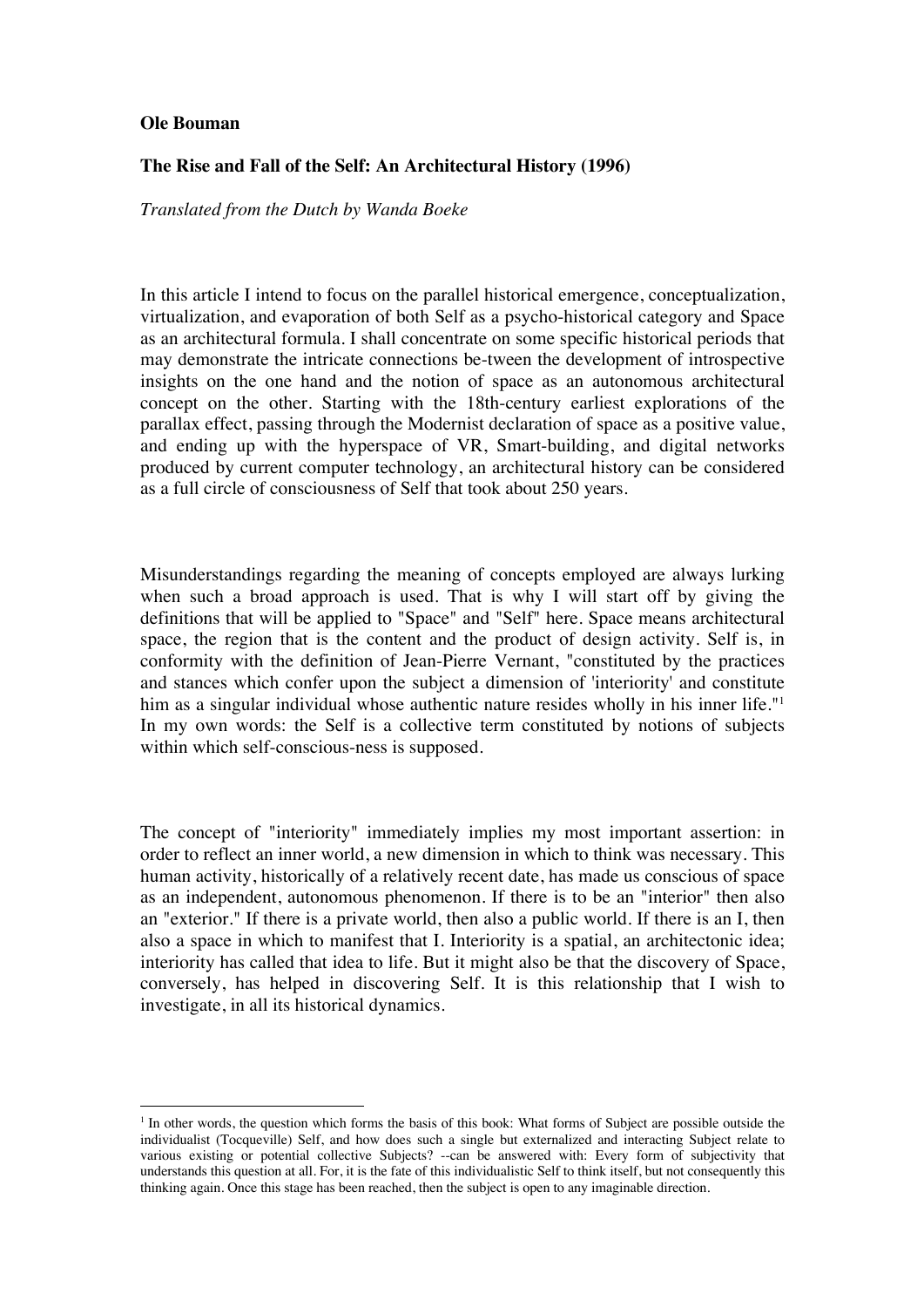It is customary in current architectural theory that "the subject" appears in order to provide certain architectonic concepts with a weighty philosophical argument. In the past 15 years, particularly in US academic discourse, the tendency to inject the architectural debate with a dose of subject-oriented philosophy has been very evident.

However, it is not customary to make this assumed relationship the point of departure for a history of the subject, to write an architectural history that would lend insight into the psychological manifestation, if not the social expression, of the notion of subject. But should that happen, a breathtaking relationship between the history of mind, psychohistory and architecture would be brought to light; in particular, of architectonic space as a stage for human behaviour. It could, for instance, become clear in how far the historical collapse of concepts like "integrated personality" and "autonomous individual," so much the order of the day in formulating postmodern theory over the past 20 years, finds obvious repercussions in contemporary architecture: not only in the form of spectacular projects authored by a few architects, with a grand feeling of space, but in fact in the dismantling of architecture as a framework for our daily life and as a scenery for our behaviour.

I wish to present a scenario of how such a history might look. It is intended as a strong recommendation to investigate this more extensively in the future.

\*\*\*

The concepts of Self and Space appear to be equally popular these past years: I would even hazard to say absolutely equal in popularity. For, there exists a hidden symbiosis between these two concepts that is historically deeply rooted. This relationship, as well, has received a lot of attention. It explains and illustrates social relations, usually out of sociological or phenomenological motives; or the status of the body in space and the experiences that this generates are gone into. Seldom, however, is architectonic space, the space that is produced as such by building, explicitly the order of the day. For that matter, I am convinced that the architectural debate is letting a great opportunity pass it by. It continually amazes me how little the architectural community, even at the highest level of architectural theory, knows of the debates being carried on within psychology, philosophy, and anthropology concerning space. And when these debates do come to the fore, then it is amazing to see how a very select number of authors keeps serving as inspiration over and over again, and how slowly and arbitrarily this little group mutates or is appended to.

The reverse is not very different. Seldom, in the previously mentioned debates of the subject and Self, is architectonic space per se explored. Exactly where a discourse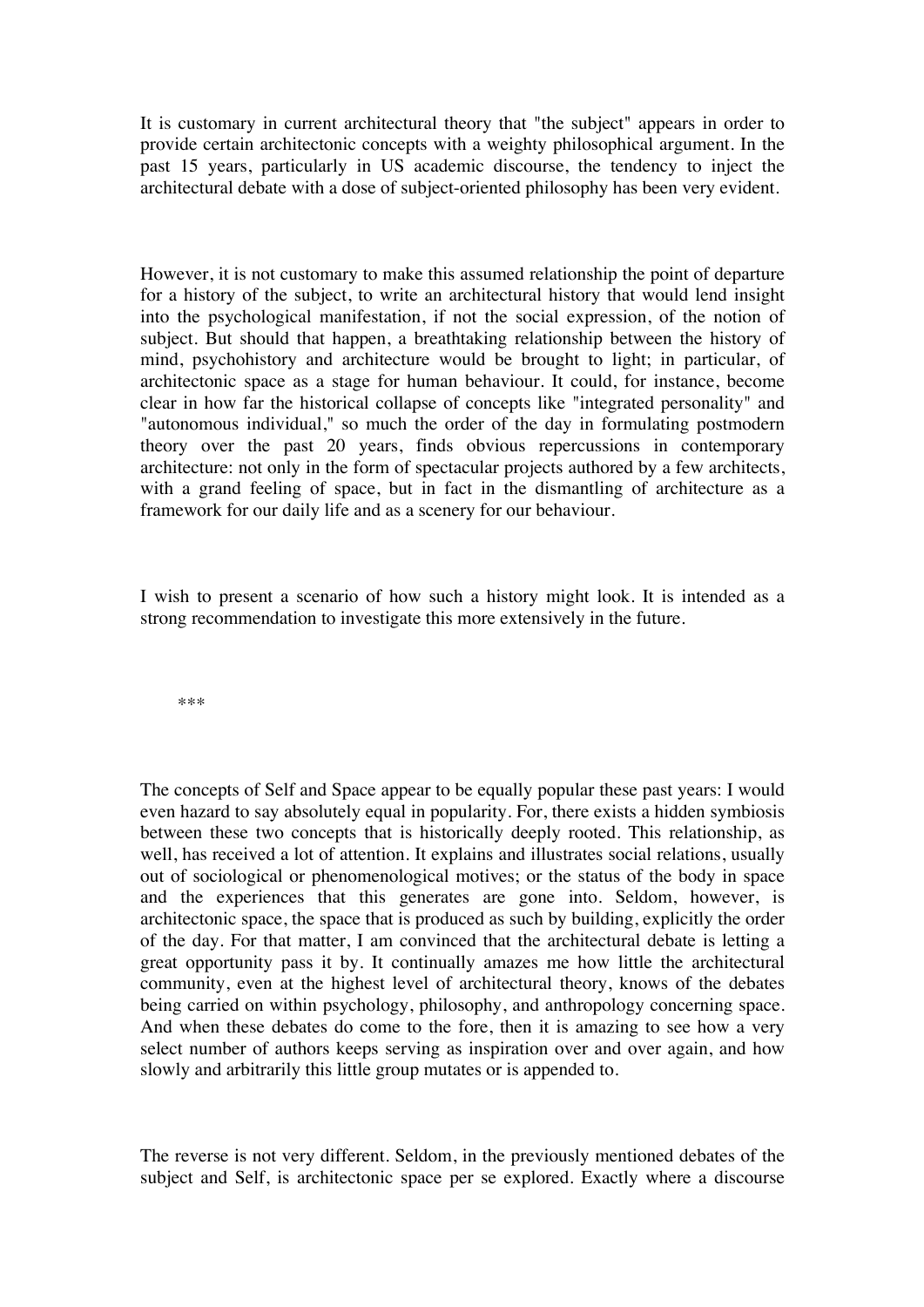could be concrete by referring to the speciality of space itself, architecture, an indispensable source, is not tapped. Along with this, a unique opportunity for writing an integral history is lost. This missed opportunity is all the more amazing since the power of integration has been advocated in the various humanities and social sciences for years, conscious as these parties are of their vulnerability should they keep sticking to positivistic, detail-oriented investigation on the one hand and top-heavy scientific theory on the other. It makes one suspect a deeper reason for this blindness, whereby the literal and figurative container-concept "space" has remained weak as an integrating factor in the writing of history, while as a philosophical concept it has all but been declared to be the major topic of the day.

What are the causes of this "blindness?" Where current historical writing in all its variation struggles to evaluate problematic sources such as diaries, police ordinances, government re-ports, books of folklore, paintings, grotesques, and whatever else they might be, space as a source also entails many complications that make a simple assessment impossible. In addition, space is not only a source to be utilized, but also an epistemological notion, and in fact it is a dimension of culture as well; through the recent widening of both the discipline of history and the concept of culture, this has entered the visual field. Self-reflection on the historian's part is therefore indispensable. This brings me to a second factor of this blindness: I believe that the investigation of Space and Self possesses added relevance for the theory of history, since both are directly involved in notions such as power of opinion and free will, notions that have been strongly relativized in contemporary historical writing, but that at the same time cannot be discarded. After all, Self refers to a separate position in the world and a conscious-ness of this. Space is a field where the actualizing of Self occurs or is frustrated. Both refer to a voluntaristic interpretation of the world as arena.2 The point is to indicate the exact moments at which Self as a spatial problem and space as a subjective problem clearly enter onto the stage.

Beside this there is also a very specific reason to employ space as an investigative dimension (and as an object of investigation) and bring with it the concept of Self from developmental psychology. Whether it is the positive description of space or the negative assessment of emptiness, the idea of free will plays a crucial role for both the producers of space as well as those who make use of it. Space is usually interpreted symbolically as stage, as decor, as play area, as theatre, as straitjacket, and whatnot. The realm of thought stretches from a utopian vision of spatial surroundings as a theatre for demiurgic interventions, to an apocalyptic nightmare about anonymous, anthropomorphic but faceless, apparati in an otherwise empty universe. Space is always a microcosm in which cultural dominations and latent desires wage an

<sup>&</sup>lt;sup>2</sup> Architectonic space is both actually and metaphorically always space for action. Although space can simply be used as just another source in an ever expanding cultural history, it can also turn this very expansion into the subject of discussion. Due to the fact that the acting individual of free (and good) will is losing more and more ground to the determinisms that constitute him/her, space is the ideal historical aspect to clear up this dilemma. In innumerable architectonic and urban design proposals, freedom of action is assumed, while the people who are supposed to actualize these proposals have ended up in an ever tighter theoretical as well as actual straitjacket, which simultaneously serves as an alibi for every abdication. Architectonic space is the theater of this drama. It can provide the writing of history with an impulse that it needs in its overweening subjectivism.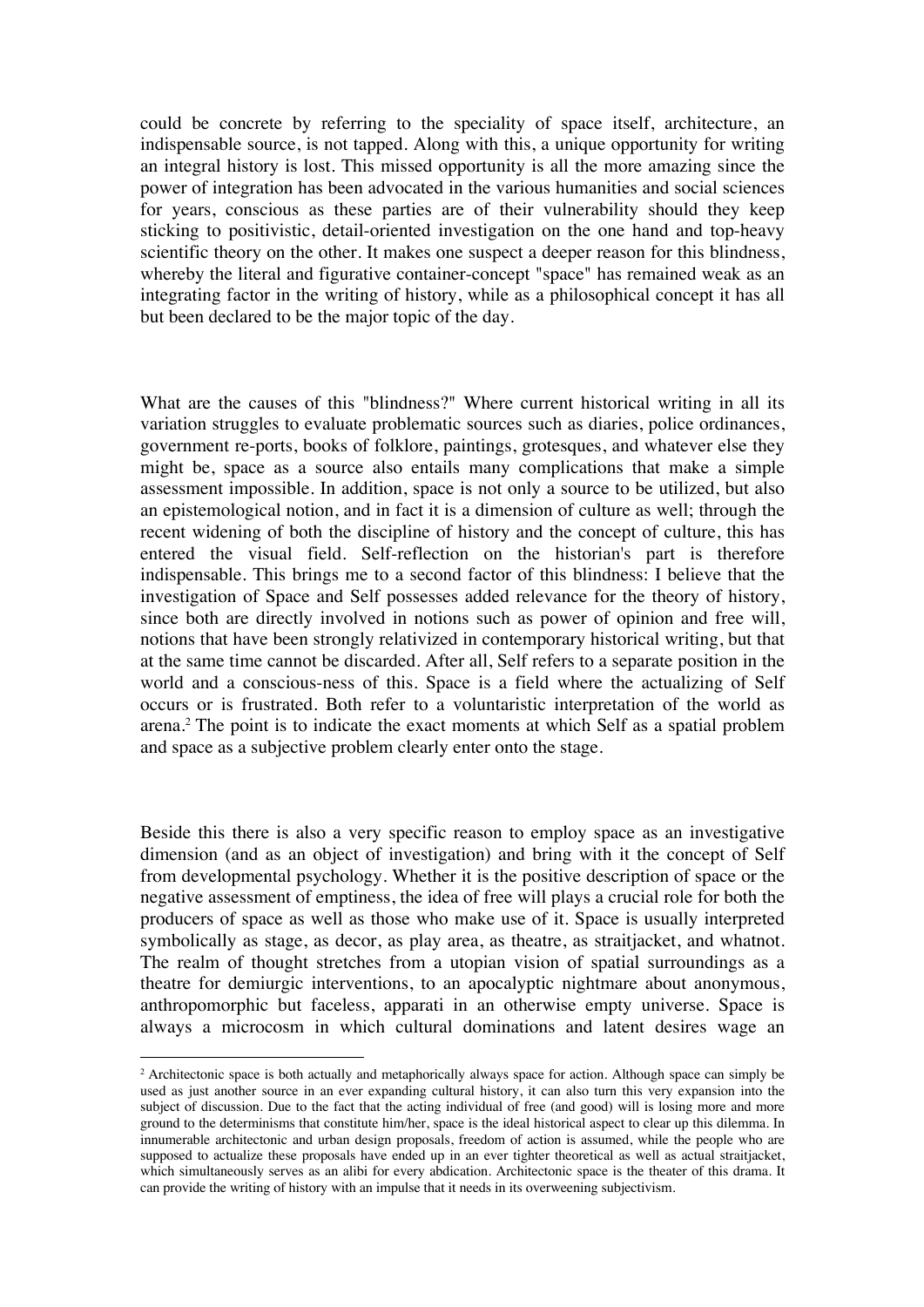invisible power game. In the history of space, voluntarists and determinists wage a perpetual war, wherein free will is worshipped especially by the makers of space. By now employing this term, this dimension, in investigating the history of mind, the formulated problem can gain a more than theoretical charge. It can indicate in how far the crisis of free will, the belief in the development of the individual, is a true lifeexperience instead of a philosophical fight behind the scenes.<sup>3</sup>

\*\*\*

Those who wish to use space, particularly the architectonic parameters of interior and exterior space, as a source for cultural history will have to take into account certain decisive caesuras in architectural history, understood here as a cultural history approached from the point of view of building. These caesuras are, as it happens, not only important from the point of view of stylistic changes or new building specifications, but also particularly in view of the periodization of the history of space as epistemological notion. To limit ourselves to the modern history of Western Europe, it is from the Middle Ages through the Renaissance to the Baroque and the Rococo, one of ingenious manipulations of space. Initially only in church buildings, later also in palatial, municipal, and landscape ensembles there was an increasingly frequent concentration on staging that had consequences for spatial design and the experience of it. However, this does not imply a conscious use of the spatial element, let alone in the ocean of modest, uncomplicated, and unpretentious building industry on the part of do-it-yourselfers and unlicensed craftspeople. It was the objects, the ornaments, and their limits that formed a reflection of religious values. That occasionally (and we have to guard against anachronisms here) spatial consequences might have been appreciated as a secondary effect does not detract from this. Whether they were richly worked pulpits, stained-glass windows or stylized park promenades consisting of greenery, paths, and fountains, the objects were the literal substance of architecture and simultaneously the expression of unquestioned identities (which at that time of course could never have been referred to in that way). Space was exclusively and only a side effect, of which the architects as well as the lay folk of that time still did not have a conceptual notion.

During the course of the 18th century a change appears, due to a number of longrange factors:

1) Demographic growth and increased urbanization led to an enormous enlargement of the scale of society as a whole. Because of this it became increasingly important to organize and plan spatially. Moreover, "expansion" became an extremely important category of (capitalistic) thinking, with obvious implications for space. Space itself

<sup>&</sup>lt;sup>3</sup> The struggle between voluntarism and determinism in contemporary architecture, considered as a component of visual culture, is extensively treated in Bouman and Toorn. This book brings to the fore how the work of a series of "ingenious" and charismatic architects can be understood as the raw material for a matrix to map out contemporary culture.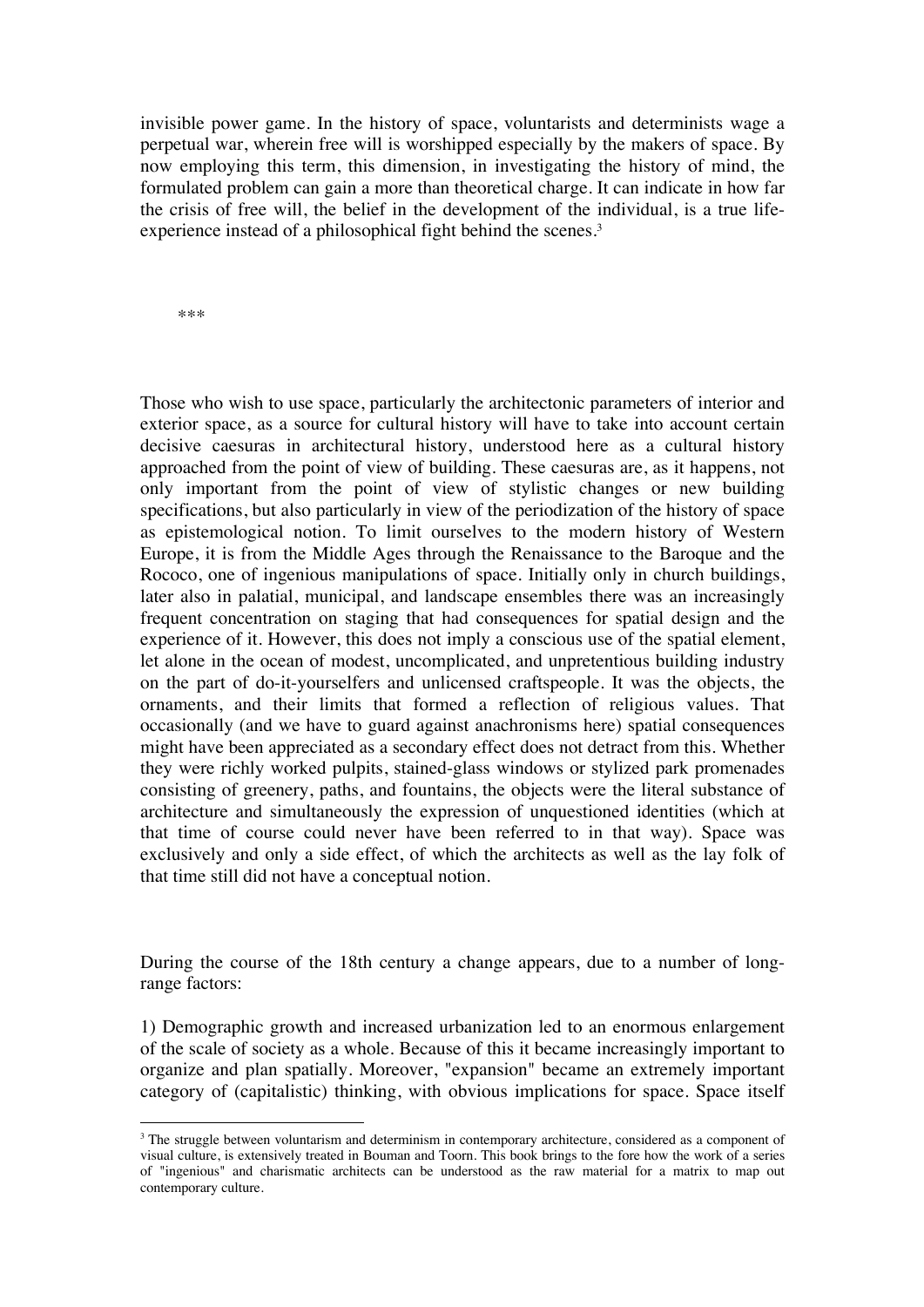became increasingly "smaller" and scarcer. <sup>4</sup> Think at this point, for instance, also of the consequences of the British Enclosures Movement in the second half of the 18th century.5

2) The social changes that were carried out during the revolutionary period from 1776 to 1848 produced new leading groups and an accompanying shift in attitude within those groups. The architects' new clientele had their own wishes for new functions. Old assignments like palaces, country mansions, gardens, church-es, lost ground to designs for apartments, factories, and exhibit halls. It all had to be bigger and more massive in scale and size, more economical and lie within the scope of the moral and aesthetic demands of the bourgeoisie.6

3) Individualizing, privatizing, rationalizing all led to an increasing secularization whereby not only God lost meaning as a directive for a growing number of people, but every sacred absolute disappeared as well; nothing retained its moralizing and unifying force anymore. Thus in the end, the sacred was socio-logically proscribed. Space, too, was desacralized and seen as a pragmatic realm, a zoning envelope, accessible to any function whatsoever. Moreover, as soon as gods and demons had given up their positions, it could be reorganized according to personal insight.

4) Another factor of change, which would be hard to overestimate, concerns technology. The use of steel, glass, and rein-forced concrete took off starting in the 19th century. Larger spans were now possible, steel and concrete skeletons appeared, freeing facades from thick, supporting walls and enabling the use of glass on a large scale as facing. Not only did space become unconfined and more flowing, but new experiments became possible with the parallax and spatial blending which had not been either conceptually or technically possible in traditional building. Beside these technical innovations in construction, we can also speak in more general terms about the influence of technology on spatial awareness: distance is being bridged faster and faster, to the point where telemetry has accelerated the transmission of information to the speed of light.

5) Time and space were institutionalized as abstractions, culminating in World Standard Time and relative space.<sup>7</sup> Through the localization, or rather the invention, of the form-content anti-thesis and the popularity of introspection, all corners of the psyche turned out to contain unexpected categories for which names had to be found.

<sup>4</sup> Space as "commodity," as economic goods, has been investigated in particular by Marxist historians, see Lefebvre and Cas-tells.

<sup>5</sup> Particularly in England there was, after the civil war, nothing to keep the land-owners from carrying out a capitalist rationalization of farming. This had far-reaching consequences in the long run for urban development in Europe. Fencing, partitioning, and enclosure contributed not only to the awareness of mine and thine, but in my view also to the development of the "private consciousness," of the leftover "public domain," and finally, even more fundamentally, to the idea of space as markable substance. Moreover, this rationalization also led to the notion of "distance" being commercialized with an eye to investigating the cheapest possibilities for bridging it. In so-doing, the notion of "time" changed as well.

<sup>6</sup> Posener claims that the pluriformity of style and the bad taste of the 19th century was primarily the result of the triumph of the bourgeoisie, in the age of stiff competition. The new monopolistic capitalism that was to establish itself at the end of the 19th century favored the development of its own architectural language, which would be called the Modern Movement.

<sup>7</sup> Kern has exhaustively described the developments of the notions of time and space between 1880 and the First World War. Most striking is the incongruence that arose between the objectification and institutionalization of space and time on the one hand, and the shattering of the collective experience into an aggregate of private times and spatial sensations on the other.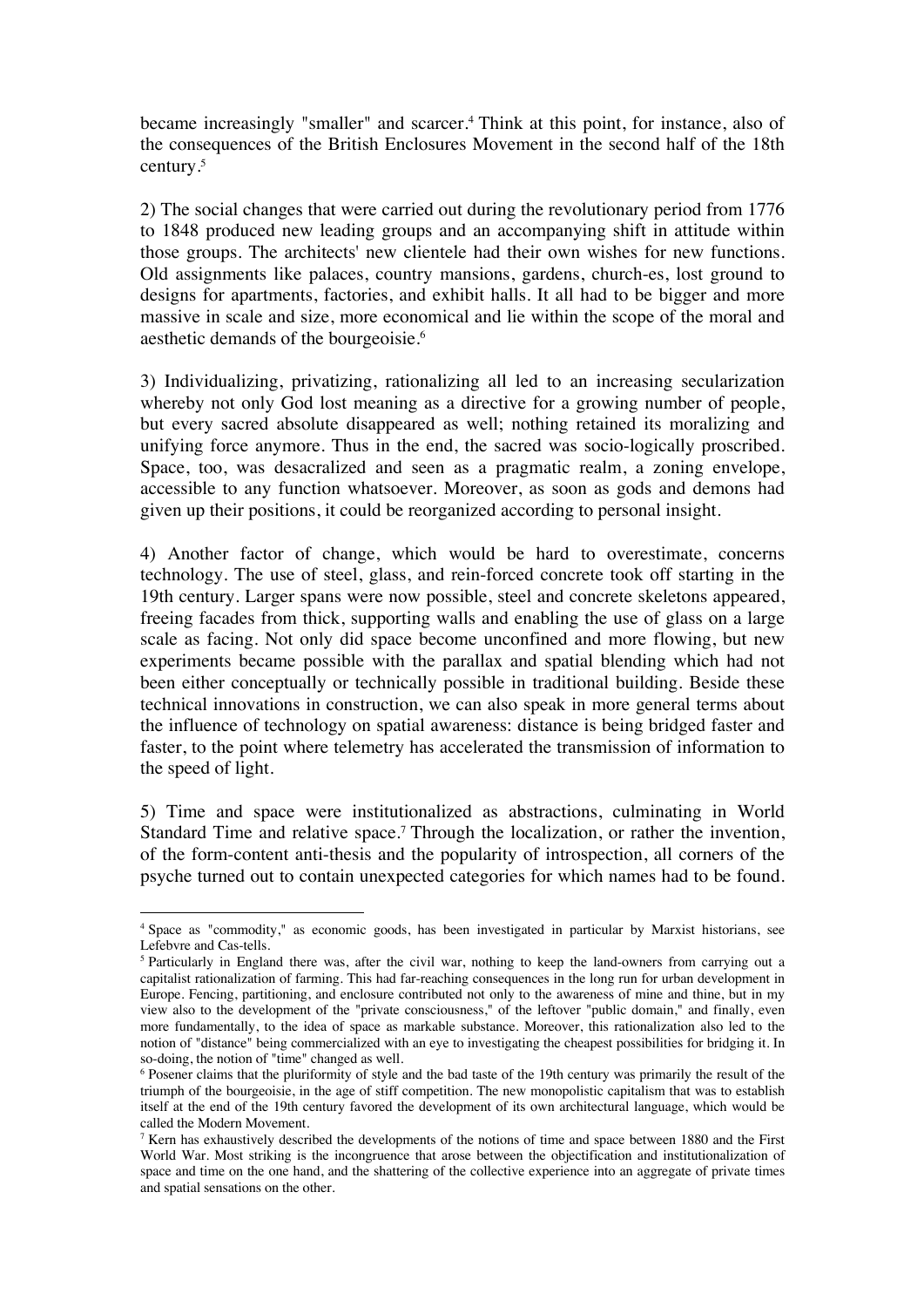This all-encompassing rampant growth of language applied also to space. It could be understood only when, as a linguistic term, it was liberated from all spiritual or material particularization and became a general concept. Consequently, it kept drawing attention to itself by presenting difficulties every time people tried to attach this generality to a particularization again.

6) Furthermore, we may not forget the parallel developments in the arts and sciences. Beginning with the result of the Querelle des Anciens et des Modernes (Quarrel between the Ancients and the Moderns)<sup>8</sup> there was plenty of room for a subjectivist approach. In the visual arts well-known techniques, such as embossing, coulisses, light-and-shadow play, treatment of landscapes and skyscapes, perspectives, etc., were being utilized simultaneously in unprecedented ways. Finally, in the 20th century homogenous space, in cubism, constructivism, and surrealism, was caught out and shattered. In physics, description of homogenous, isotropic space was revolutionized in a different way. Anthropology researched the cultural relativities of space, psychology started applying itself to the psychosensorial, psychomotoric, and cognitive aspects of spatial perception.

7) Besides these contextual impulses favouring the awareness of space, there are also the immanent developments in spatial dis-course. Before space could be thought of as an independent (artistic) phenomenon, aesthetics as a discipline had to come into being. From Vico to Baumgarten and Hegel, we see a gradual anatomizing of the artistically beautiful into a separate thinkable category. This offered a philosophical basis for an architectural theory in which space could be investigated as "essence."

8) To summarize, we can equate the previously mentioned social causes with the end of self-evidences. The social order, mercantilistic regulation, absolute leadership of rulers by the grace of God, faith, culture, language --everything lost its obvious-ness and consequently became further anatomized in the well-meaning social sciences.<sup>9</sup> So, too, space: it suddenly started becoming noticeable. From that moment on, every designer tried to build a bridge to the unconscious, to self-evidence, but no one can really go back any more.

With this we arrive at the point that I touched upon in my initial hypothesis, that the discovery of Space was a result of the need to develop a metaphor for the inner world of Self. One of the most radical results of these social changes was privatization in many areas. The triumphant bourgeois culture favoured the development of homo clausus, whose head became a hatchery for hyperindividual idiosyncrasies (see both the Elias titles). For the development of the concept of space, privatization meant

<sup>&</sup>lt;sup>8</sup> In architecture, too, this debate was pursued, particularly by Claude Perrault, the king's master builder. Here as well the issue was whether to adhere strictly to the classic canon (the colonnades and the principles of proportion) or whether to indulge in freer application (for Perrault the important thing was the freedom to be even more strict, whereby savings could be achieved through standardization). When the conflict was finally decided in favor of the Moderns, subjectivism could enter the scene, whereby individual experience became the measure, and the new parallactic experiments with colonnades could begin.

 $9$  In this instance the issue is the prevalent phenomenon of the desire to investigate and exorcise an epistemological crisis, which in turn leads to a deepening of the crisis. "Important aspects of basic social processes are not available for rational examination; and indeed, if they were, if individuals could respond to them in an instrumental fashion, society could not be held together" (Weinstein and Platt 17).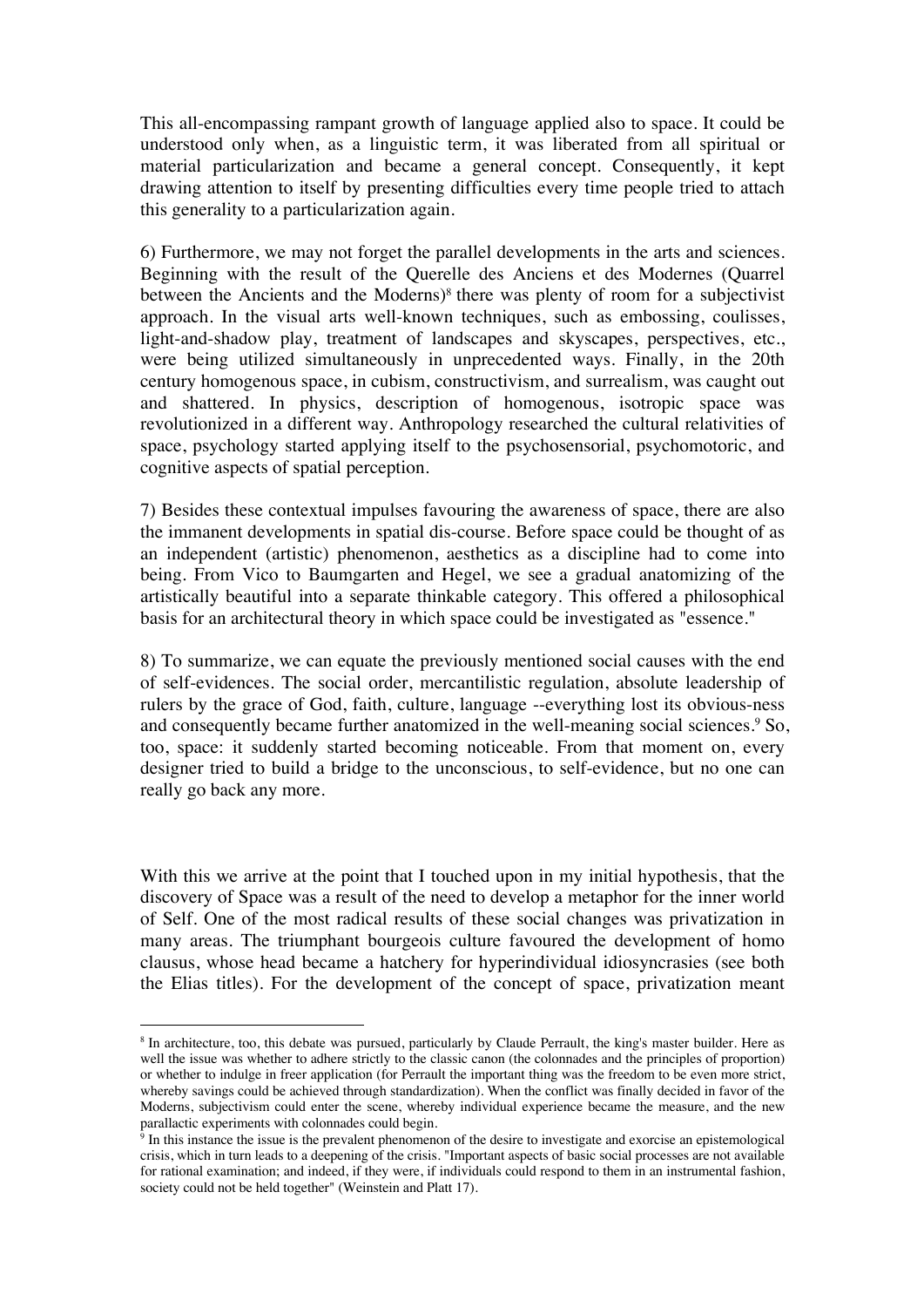more attention was paid to the "upholstering" of interior space where the individual was lord and master (see Muller), while the anatomizing and rationalizing of exterior space relegated it to a leftover between buildings where transportation began to predominate.

It is within this historical pattern of development that we can distinguish caesuras. During the course of the 18th century, architects and artists began realizing space without developing a vocabulary for it at the time. We encounter an interest in space only infrequently in writing and have to deduce it mostly from a new aesthetics. This could have led to experiencing the same environment in a different way but we can verify a new playing with space particularly in the practice of building itself. Architecture since approximately 1730 was characterized more and more by the use of new methods to achieve parallax-effects. At that time no actual tectonic innovation was available: new materials such as steel and reinforced concrete had not yet been sufficiently developed, so that architecture remained a more or less richly ornamented box (cf. Collins 26). However, illusionary effects were in fact achieved, particularly through the use of mirrors. By means of reflection, space could be extended infinitely and old spatial limitations overcome. It was this predilection for spatial manipulation in architecture (naturally by the very rich) that distinctly marks the architectural history of the 18th century. In garden architecture as well we see this emerging predilection for spatial effects. It was particularly in the ordered chaos of the English garden that designers sought to guide experience itself. To this end, space was one of their interests (cf. Collins 285). Other works that should be mentioned here are Piranesi's etchings, the phantasmagoric designs of Boullee, and Soufflot's parallax experiments in, for instance, the Parisian Sainte-Genevieve (the present-day Pantheon).<sup>10</sup> These can be seen as willful manipulations of spatial features.

Yet here as well, the material object, which still bore a more or less religious charge, continued to be the focus of the design's discipline. And so it remained over the entire course of the 19th century. Although, despite the separation of "industrial" and "fine" arts (the Ecole Polytechnique and the Ecole des Beaux-Arts), the scope of architecture became larger and had new specifications that led to new structural forms and types, the essence continued to be sought in ornament and construction. The fact remains that the word "space" wasn't used much more often in the 19th century than before, and that before the term would catch on real innovations had to come about in the parallactic effects, thus in actual new spaces, without tricks such as mirrors. We might think here of, for example, the Ste. Genevieve (1843) and Nationale (1868) libraries by Henri Labrouste, Sir Joseph Paxton's Crystal Palace (1851) and Gottfried Semper's Royal Prussian Theatre in Dresden (1838). But once this did come into use, the whole architectural theory debate exploded.

<sup>&</sup>lt;sup>10</sup> Where for Piranesi the notion of space was still important to reach a new staging, Boullee was already working on pointed parallax experiments, with double, triple, and irregular colon-nades. This was all still being worked out in a flat plane, however (both left only a modest number of constructed works). Soufflot experimented with real space in his Sainte Genevieve (1757). Here he tried to achieve a similar effect to the one he had experienced in the Notre Dame, where "the spectator, as he advances and as he moves away, distinguishes in the distance a thousand objects, at one moment found, at another lost again, offering him delightful spectacles" (quoted in Collins 28). As you move through the space of the Pantheon, groups of columns appear to be moving along with you.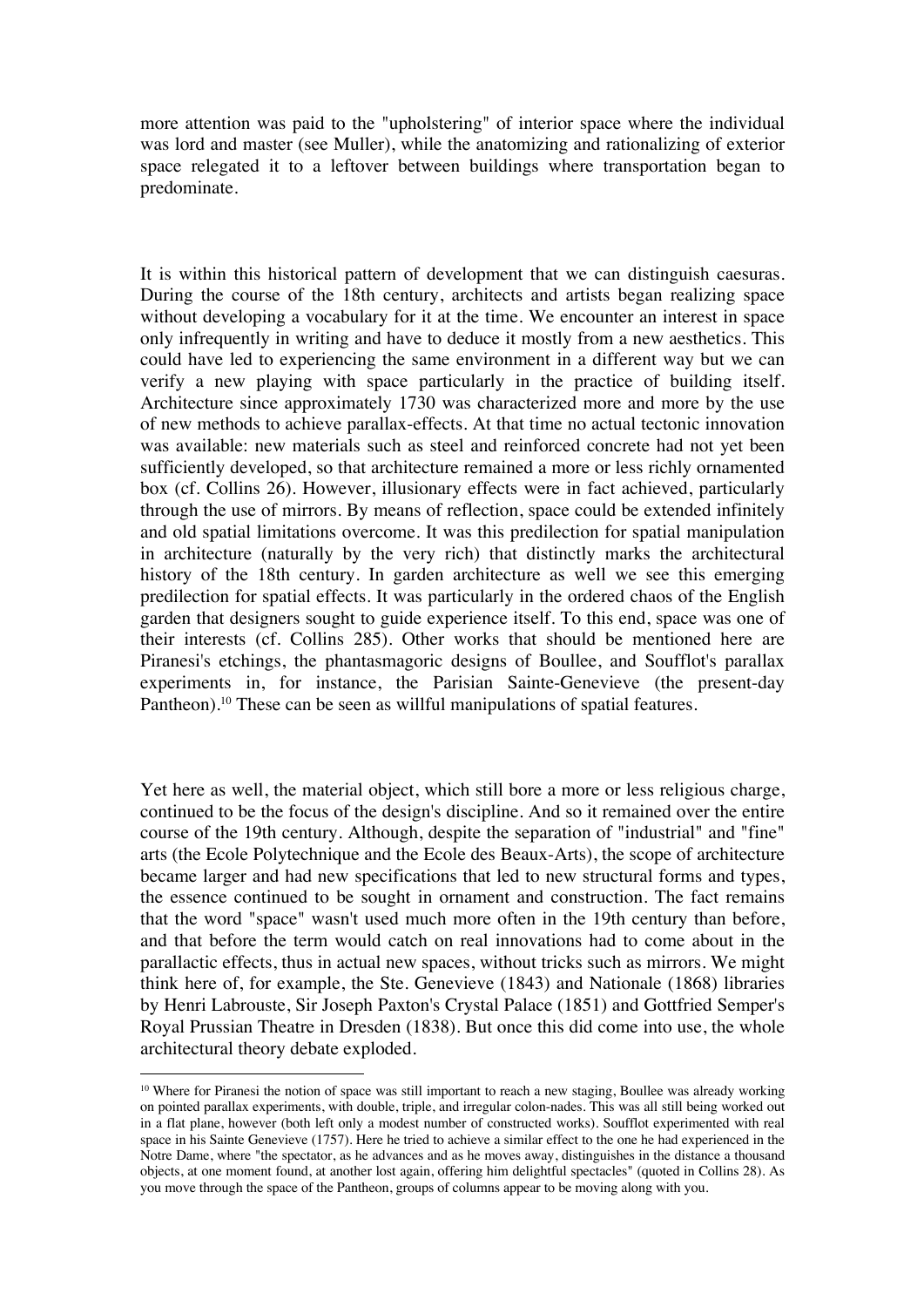At the end of the 19th century the concept of Space, by now secularized to a neutral, factual emptiness, was thought of for the first time in architectural theory and soon after in the practice of building as well. From then on, space became a positive, objectified, directly utilizable element in design and, again not long after, in the lay appreciation of architecture.11 Having already been aware of space for about two centuries, people now conceived of it, without the mediation of the object or metaphysics, as a factual, independent unity. No longer was it merely a result posteriori, but a generally accepted point of departure, an a priori of design. From this point on, the object could be seen simply as a mould for the true architectonic essence.

However, the issue of space extended much further. Without falling back into historicistic stereotypes, it can be stated that around 1900 space received attention on all fronts at the same time. In physics, psychology, aesthetics, politics, building - everywhere new spatial understanding was being developed, or at any rate people tried to come to an understanding of the newly perceived mental category (see the intriguing overview by Kern). "Obviously the vitality of the concept of space overruled the faculties dividing human occupations," says van de Ven (220), struck by how the same concept was being developed in different countries and by different persons independent of one another. Despite the fact that concepts of space tended to be popular rather than "vital" in van de Ven's sense, an unceasing stream of publications and experiments begins in the last quarter of the 19th century.

An example of the new interest in conceptual thought regarding space was Henri Bergson, a philosopher and a great inspiration to architects and artists of the early 20th century. Bergson writes in his Essai sur les donnees immediates de la conscience and l'Evolution Creatrice about the paradoxes of Zeno of Elea (Creative 335). For ages people couldn't figure them out due to a categorical confusion between movement and distance, and between time and space. In the paradox of Achilles and the tortoise, time, the durée or duration, is measured in spatial unities. Hereby movement is wrongfully characterized, according to Berg-son, by a sequence of contingent moments of being that are fundamentally alien to movement itself. In this

<sup>&</sup>lt;sup>11</sup> This awareness of space was not necessarily always a positive experience at all. At the same point in time the neurological disorder agoraphobia appeared. Raumscheu is a German term deriving from (perceptual) psychology of the late 19th century. It is also known as Platzschwindel or agoraphobia --see Benedikt, also Westphal. A first clinical description without further mention we find, though, as early as the 1830s. In the meantime there was plenty of readily available literature about the social backgrounds of the onset of agoraphobia. We now know that it concerns a social anxiety projected onto physical space --see Swaan, particularly "Uitgaansangst en uitgaansbeperking; over de verschuiving van bevelshuishouding naar onderhandelingshuishoud-ing" [Fear and Curtailing of Sociability: About the Shift from a Peremptory Economy to an Economy of Negotiation], 81-115.

Although in psychology there is no direct connection made with architecture or urban development, much of this terminology turned out to be very useful for architectural criticism. Writ-ers like Alois Riegl, Heinrich Wolfflin, and Wilhelm Worringer investigated the stress that emptiness can generate and argued for tactile proximity, volume, and substance as an identity-ori-ented answer to nothingness --see Riegl. During the Modern era agoraphobia slipped into oblivion. There was a resurgence, however, in both sociological criticism as well as in architec-tural esthetics from the 1960s onward --see, e.g., Mitscherlich.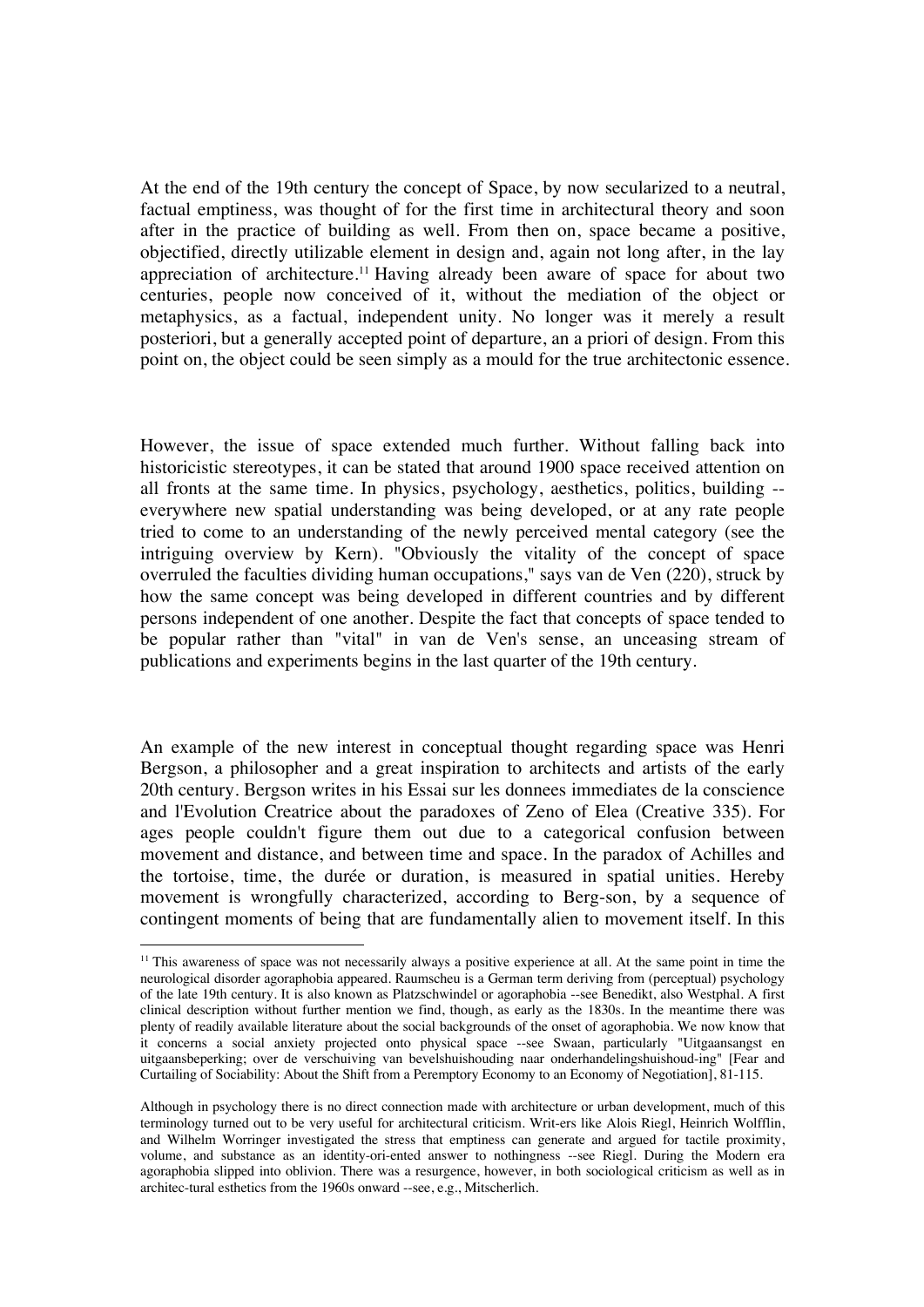way you can divide up the distance to infinity without reaching the core, the flowing movement itself. By distinguishing the categories so sharply, the paradox was now unravelled as an error in reasoning.

Architecture underwent a similar breakthrough in perceived notions. Even though, as has been mentioned, from the 18th century onward people were able to think of space as a manipulatable phenomenon, they continued to stick to the historical styles that were still enveloping it like a box. Raumdurchdringung, as it came to be called after a time, was and remained unknown. It was not until in the 1890s, first in the German Empire and Austria, that movement was discovered as the measure of space. Building on Hegel's aesthetics and Semper's architectural theory (see in particular Semper XXIV-XXXIV, where he considers "direction" as an essential element in architecture), a large number of artists and theoreticians set to work to formulate the budding notion of space. Movement was hereby the decisive criteria for experiencing space. Initially this concerned only the eyes that would "feel out" space<sup>12</sup>; later the entire body followed.13 In this way the human once again became the measure of all things.14 As long as people continued to reproduce age-old typologies in the neo-styles of the 19th century, there could be from such an experience of movement no question of interpenetrating spaces; they didn't get beyond the appreciation of objects having a more or less agreed-upon beauty. But when emptiness itself came under scrutiny, the issue was no more rules but the subjective experience of flowing space. In spite of

 $12$  It was the sculptor von Hildebrand's idea not to look at material things as reality, but also the space in which those things have their place[.xxx]. With this his concept of reality enlarged to an invisible unity that held everything together. "The Arrangement of the object occurs in hindsight in order to make the space in which it lives perceptible" --von Hildebrand, Gesammelte 27. Although this abstraction of the invisible medium of things, space, was in itself a considerable achievement, the distinction between Gesichtsvorstellung, pano-ramic perception, and Bewegungsvorstellung, mobile perception, conferred on Hildebrand's thought a lasting value in the theory of architecture (see ibidem 204-11). The point here was the fact that within a certain distance from an object the eyes can no longer capture that object in its entirety in a Fernbild, a long shot, but are forced, through tiny movements to construct an object mentally and identify it: "But, should the viewer step closer, so that he needs a different positioning and adjustment of the eyes in order to accommodate the given object, he no longer maintains the entirety in a single glance and he can put the image together only by lateral movement of the eyes with various adjustments" (205). One could say that by means of this feeling out, a kind of spatial tactility is being addressed which withdraws things from the flat, visual panorama and exceptionalizes them. We are referring in this case to Bewegungsvorstel-lung, the [perception.]

<sup>&</sup>lt;sup>13</sup> Somewhat later in the year in which Hildebrand published his essay about the problem of form (see note 12), August Schmarsow held his inaugural address as full professor in art history at the University of Leipzig. In this speech he went deeper than Hildebrand into the fundamental value of the concept of space for architecture, and described it as Raumgestalterin, a shaper of space --Schmarsow, Raumgestaltung 11. From a Hegelian perspective he defined space in consequent publications as the etat d'ame, the condition of soul, of architecture. The degree to which this soul was reached depended on the degree of Raumgefuhl, sense of space. Later, in Der Wert and Grundbegriffe, he formulated a theory, in the company of well-known scientific practitioners such as Alois Riegl and Heinrich Wolfflin, where it was not so much the movement of the pupil that was the criteria of spatial perception, as it was the movement of the entire body, through which movement through space could be actualized. <sup>14</sup> This slogan of the sophist Protagoras must not be seen in a pejorative sense. It "only" directs us to a large-scale movement in late 19th-century culture, a basic subjectivism, that definitively pushed aside metaphysical universals on all fronts, prior to the era of Nietzsche but after the discussion had been opened with the Querelle des Anciens et des Modernes. It would be get-ting too far off the subject to go into this operation deeply. It should be said, however, that it is very significant for an appreciation of the problem of Self. After all, with the conclusion that individuals must found and give meaning to their thinking, derived from their own egocentric explanation taking into account psychic and social factors, with the advent also of pragmatism and subjectivism, Self is no longer an (unconscious) variable, but a substance to be taken in hand. It is at that moment also up to the individuals to muster the strength them-selves. Names that are linked to this epistemological movement toward a new nominalism are, of course, Darwin, Freud, Saussure, William James and Husserl, Mach, Mauthner, Ortega y Gasset, Jaffe, Planck, Popper, and Eccles.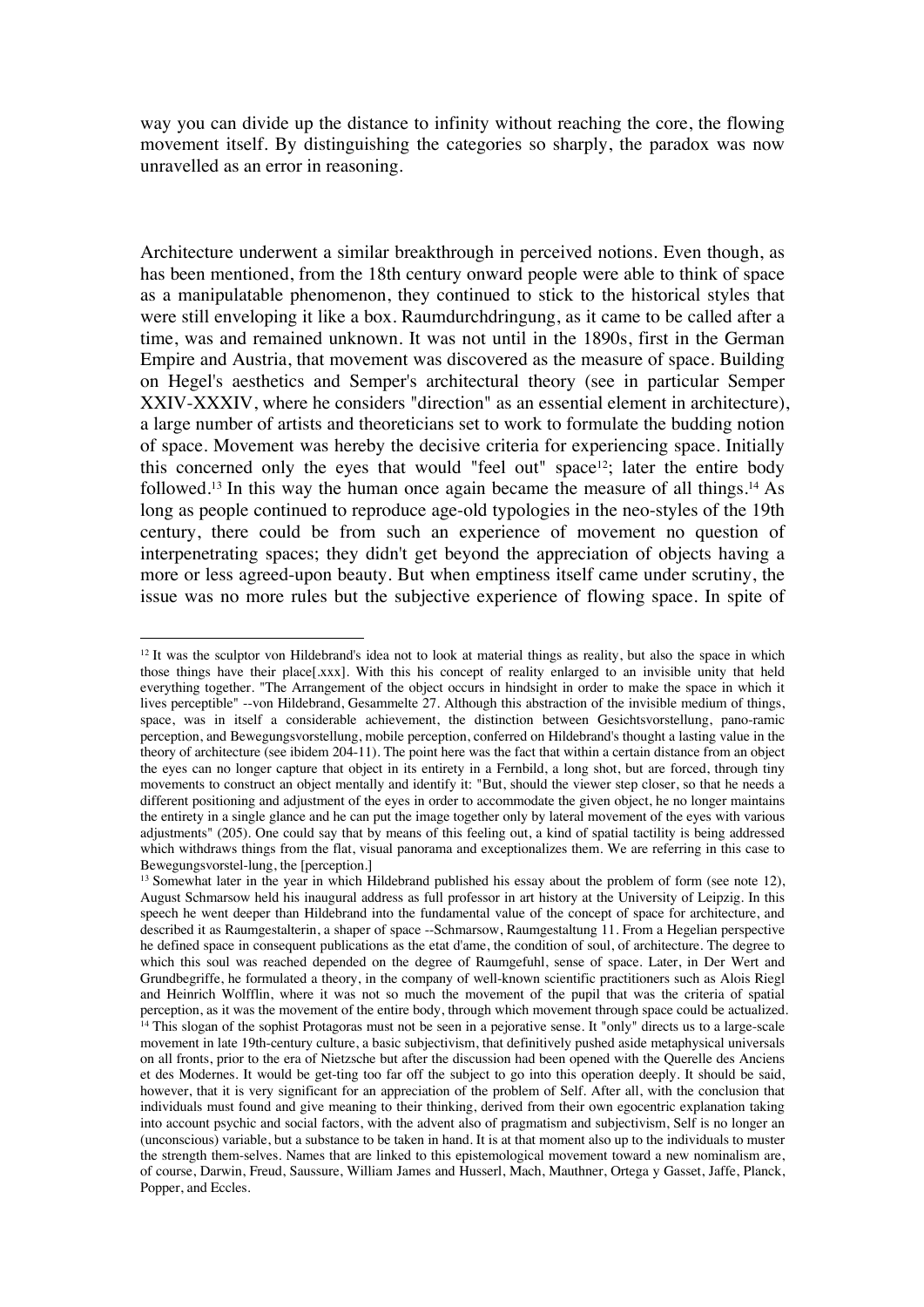theoreticians' efforts to think up a new terminology, they could not get movement under linguistic control. Investigating space means focusing on what is not agreed upon and what is not to be agreed upon.

\*\*\*

And then came Modernism. It is pre-eminently the Modern Movement that made space an end in and of itself. Space was the most lauded characteristic of this architecture: free space where light, air, and sun could pour in without restraint, where interior and exterior flowed into each other, where the function, the life inside the building was to be seen from the outside, where democracy, the free competition of citizens and of their opinions, had found its ideal stage.

But where these characteristics of Modern Space concerned the Self, the program turned out not to work. Although light and air came inside in generous quantities, the democratic spectrum developed not as competing identities but as adolescent roleconfusion in the strictest sense of the term. Modern architectonic space was at best symbolic of space that entered the mind when monolithic ideals crumbled away in ideologies that successively foundered, in dispersed ideas and faits divers. And this mind belonged to one suffering from a dearth of experience.15 In short, there was indeed space, but no mature Self to make use of it; there was indeed freedom of speech and freedom of action, but no freedom to formulate a plausible opinion positively; there was a lot of space for provisional policy, but there was little value that could last. This discrepancy between an excess of anonymous, neutral, wellintentioned distemic space and the lack of its ideational and imaginative use has, in my view, contributed enormously to the spreading all-pervasive criticism of this architecture from 1960 onward. It is also this line of criticism that has led to the uncoupling of space and emancipatory rhetoric. Space was no more necessarily the domain of Progress but became a domain for the here and now.

With this we come to the last crucial step in the history of space: the advent of cyberspace, the space that no longer needs the physical carrier of architecture or evinces little interest in it. I am referring to the virtual space of networks, to virtual

<sup>&</sup>lt;sup>15</sup> Poverty of experience was introduced as a concept in 1931 by Walter Benjamin in his important essay "Erfahrung und Armut" ("Experience and Poverty"). In this essay and in "The Destructive Character," Benjamin formulates a constructive criticism of modern building which he sees as the necessary outcome of a lost historical awareness of time in which experience had its place.: "The poverty of experience: this must not be understood as if people yearn for new experience. No, they yearn for an Umwelt, an environment, in which they can validate their poverty, their external and ultimately also their interior dearth, so that something respectable can come out of it." ("Erfahrung" 218, tr. OB) Benjamin sees the modern transparent glass architecture as precisely the appropriate reflection of the time in which it is difficult to "leave traces behind" (217). It is precisely this cynical expression of praise on behalf of modern building that characterizes the essence of the dissatisfaction after the Second World War, no doubt strengthened by the all too opportunistic interpretation that was endowed it by the postwar reconstruction politicians and project developers.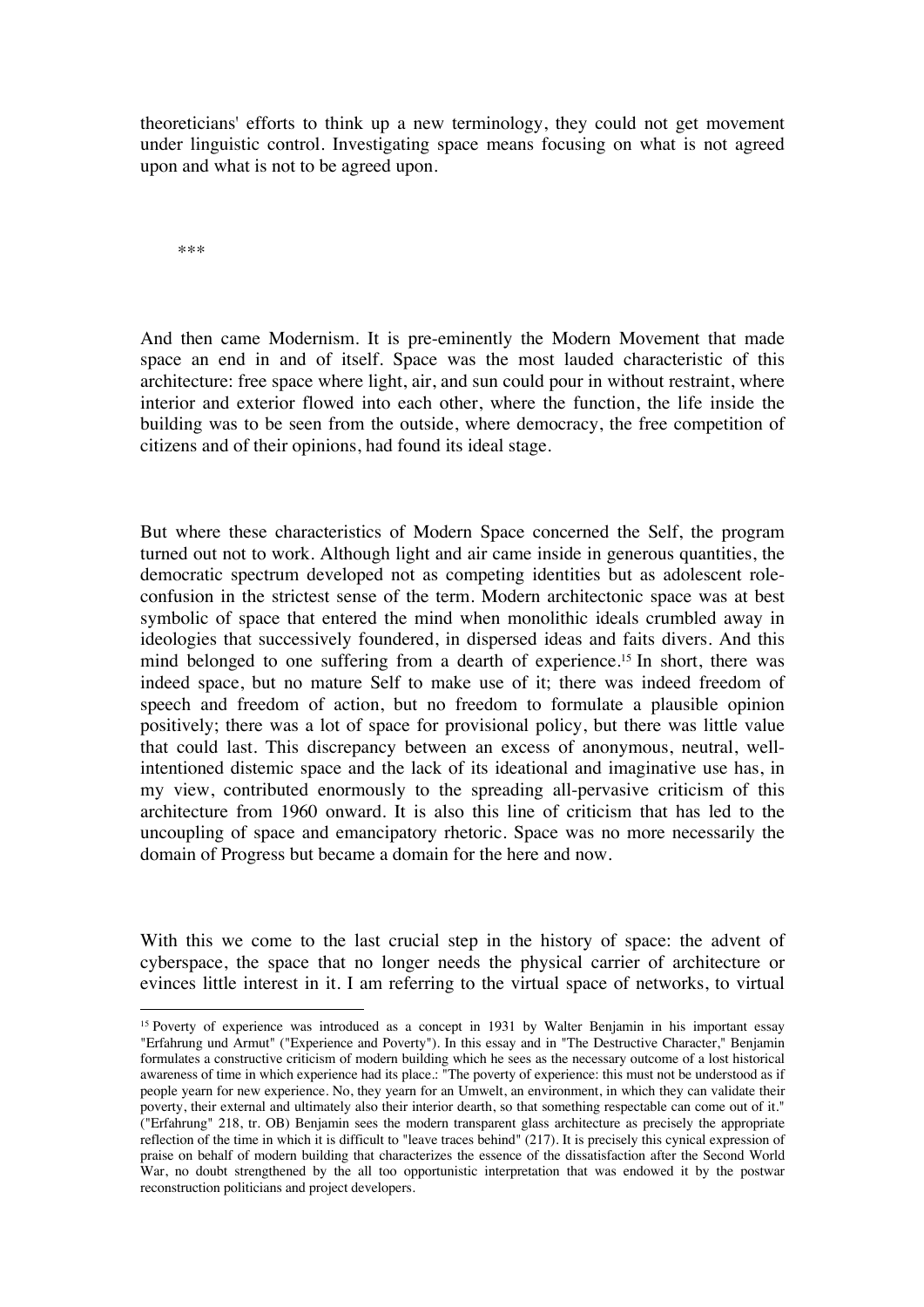reality, and to the intelligent environment based on smart-tech. This is the world of the new media. If we are going to spend more and more time in cyberspace, the question will arise to what extent the physical environment still matters. Is architecture still architecture once it has been transplanted to Amplified Intelligence? Is an abstract, plug-in box --the mini-mum architectural requirement for being online and "e-mailable" --still architecture? As soon as our communications become part of a virtual network, only the promise of mobility and accessibility seems to offer an adequate metaphor. And that does not require much in the way of architecture as a physical reality.

The new reality that will be our lot "in the near future" is beyond any metaphorical description of "reality," and that spells the loss of architecture's age-old mandate. But won't there perhaps be enough reality left over to justify architecture? Won't even the android want to retain something of the biological and phenomenological quality of architecture? In other words, won't our bodies, however prostheticized, still retain sufficient evolutionary disadvantages to make architecture necessary in the future, too? At this particular moment in time no answers can be definitive. What can be asserted is that our relationship with the material world is getting weaker by the day. The ageold "adjacency imperative," that is, the necessity of nearness be-tween a human being and that person's social behaviour, is growing faint (cf. Mitchell). Now that everything is reduced to information in a data program even "matter" can attain the "speed of light" without becoming infinitely heavy. E=mc<sup>2</sup>? That's all behind us. In this version of the future what remains of the physical environment is a "trouble-free zone." All the stress and anxiety that went with the tyranny of distance in time and space is alleviated by an endless quantity of intelligent products. [Of course what always should be asked is whether this version of the future will be the actual one, and if so, whether we actually would like it.]

When we look more closely at the theoretical evaporation of architecture as an ordering of matter and penetrate further into cyberspace, it becomes clear that familiar antitheses such as public and private, interior and exterior, city and country, surface and depth, verticality and horizontality, have had their day. Electronic technology represents a radical assault on the biological order, gravitation, the notion of time, etc. Imagine that physical experience were indeed to be reduced to meals, visits to the lavatory, procreation, and moving the mouse; what price then the ancient art of architecture? And what purpose do the symbolic aspects of architecture serve when mutual under-standing and communication between people mostly take place via the net? Architecture is no longer a carrier of communication; communication no longer has any need of solid carriers. So the role of architecture as the carrier of memory is also on the way out. The situation is reversed, it is now the endlessly expand-able (computer) memory that is the carrier of architecture.

It would not surprise me that architecture, which for the past 100 years developed into a true specialization of space, will be marginalized by digitalization processes, since I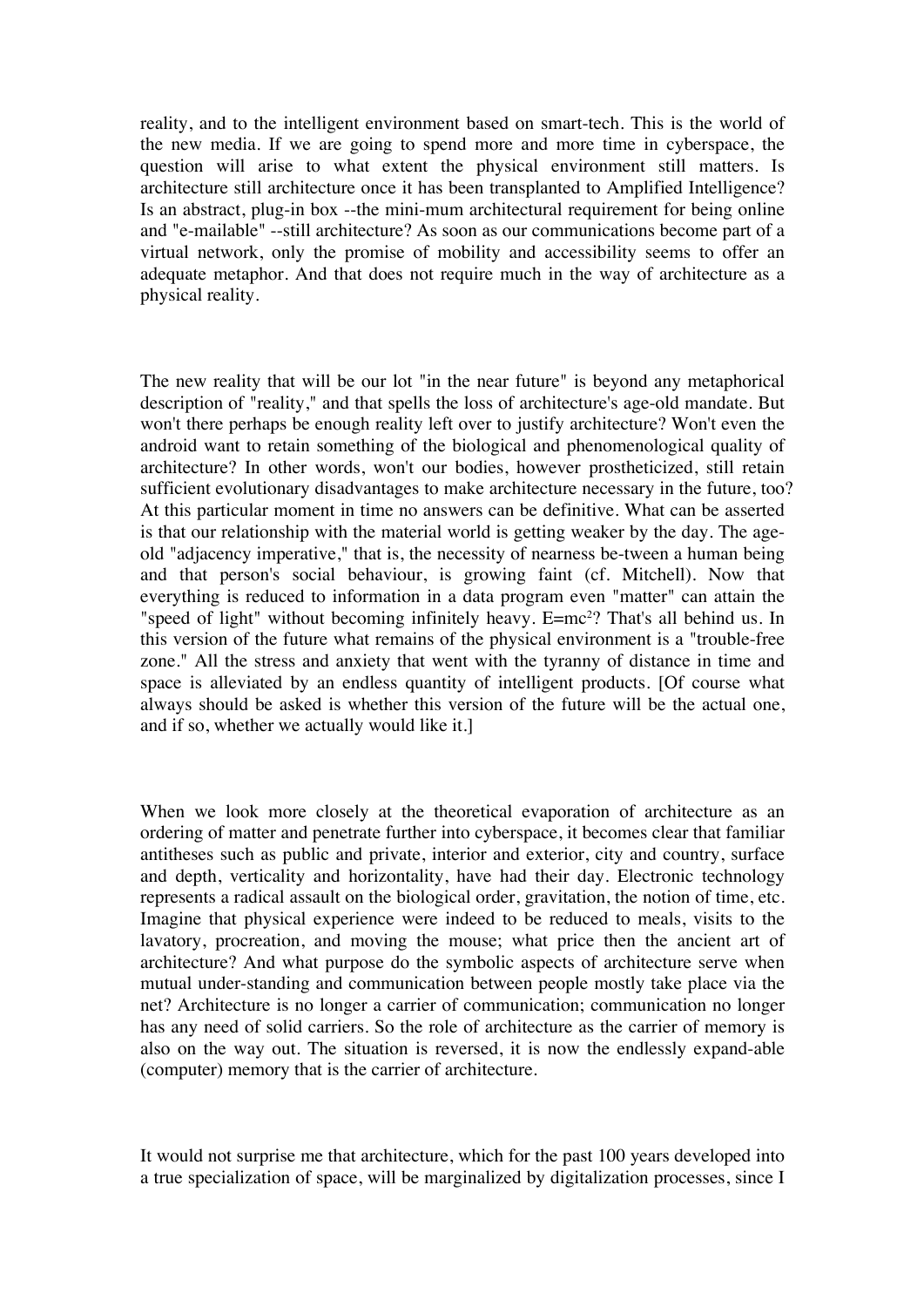consider that physical space is no longer essential for the emancipation and manifestation of the individual.

In this way we have three breaking points in modern history which cannot of course be neatly indicated by dates: a) the 18th-century evolving awareness of the spatial results of imaginative models; b) the late 19th-century discovery of emptiness as actual matter, as basic element, as point of departure for building; c) the advent of space as pure fiction in cyberspace. What we are thus seeing is the conceptualization of a universal category that was earlier unconscious, moving toward the deliberate projection of imaginary space as the direct carrier of a universe in which a physical basis is no longer necessary.

In order to label this great historical transformation, I will introduce the model of the horizontalizing of world-view. With good reason, the 18th century can be seen as the starting point of this process. I am referring here to a development started at a large scale in that time in which vertical relationships with the Higher lose ground to a tendency in which people start seeing the other and themselves more and more in a profane context. The Higher from that moment on became less and less high. This is to be seen not so much in a number of institutional bodies where the Higher was considered to have its seat (these still exist today) as in the desacralization of the old holy authorities. God the Father, the absolute ruler as pater patriae, the guild master, the pater familias, and later the factory boss or the politician --they all lost their authority in a general tendency to relativize, set in motion by the rise of the autonomous individual and the subjectivism coupled with it. Even though these institutions were rejected for the sake of a freedom to install new, reasonable institutions (for example nature, the proletariat, the spirit of history), a series of new limitations took their place. Examining other cultures and historical periods in order to bring to light and overcome old irrational limitations, our own culture ultimately became one of many.16 With the rejection of creation-ism, being was left at the mercy of the arbitrariness of evolutionary mutations. In becoming aware of social stratification, it only became clear how difficult it is to bring about social mobility, and that it can exist only on account of social differences themselves. With the need for a release from psychic tensions, insight has grown into the hermetic bastion of the mind filled with unconscious preoccupations of race (i.e. ethnicity), moment, and environment. In objectifying language, we saw to what extent language determines our thinking and self-image. Finally, with the enormous growth of technology, directed at conquering space, time, and physical imperfection, we have ended up in a

<sup>&</sup>lt;sup>16</sup> One of the most influential works with regard to the enduring relativizing of god-given right is Voltaire's, Essai sur les moeurs et l'esprit des nations [Essay on the Mores and the Spirit of Nations], 1756-69. At least seven aspects of this relativizing can be distinguished in this work: A) The demonstration that change can characterize nature and culture more than permanence. B) The demonstration that culture "in its generality" is developing itself and thereby the discovery of tendencies. C) The demonstration of the irrationality and foolishness of all sorts of handed-down myths. D) The interest in primitive origins that should be regarded on their own merits. E) The belief in progress and along with that the skepticism with regard to the contemporary state of affairs. F) The demonstration of the universality of history and therefore of the necessity to adopt the histories of faraway peoples. G) Extending, as a consequence of F, the historical interest in "unpopular ages." The manner in which Voltaire takes sacrosanct absolutes under fire is biting. Where previously cultural resemblances were emphasized as eternal manifestations of the higher order, Voltaire preferred comparison and the determination of difference.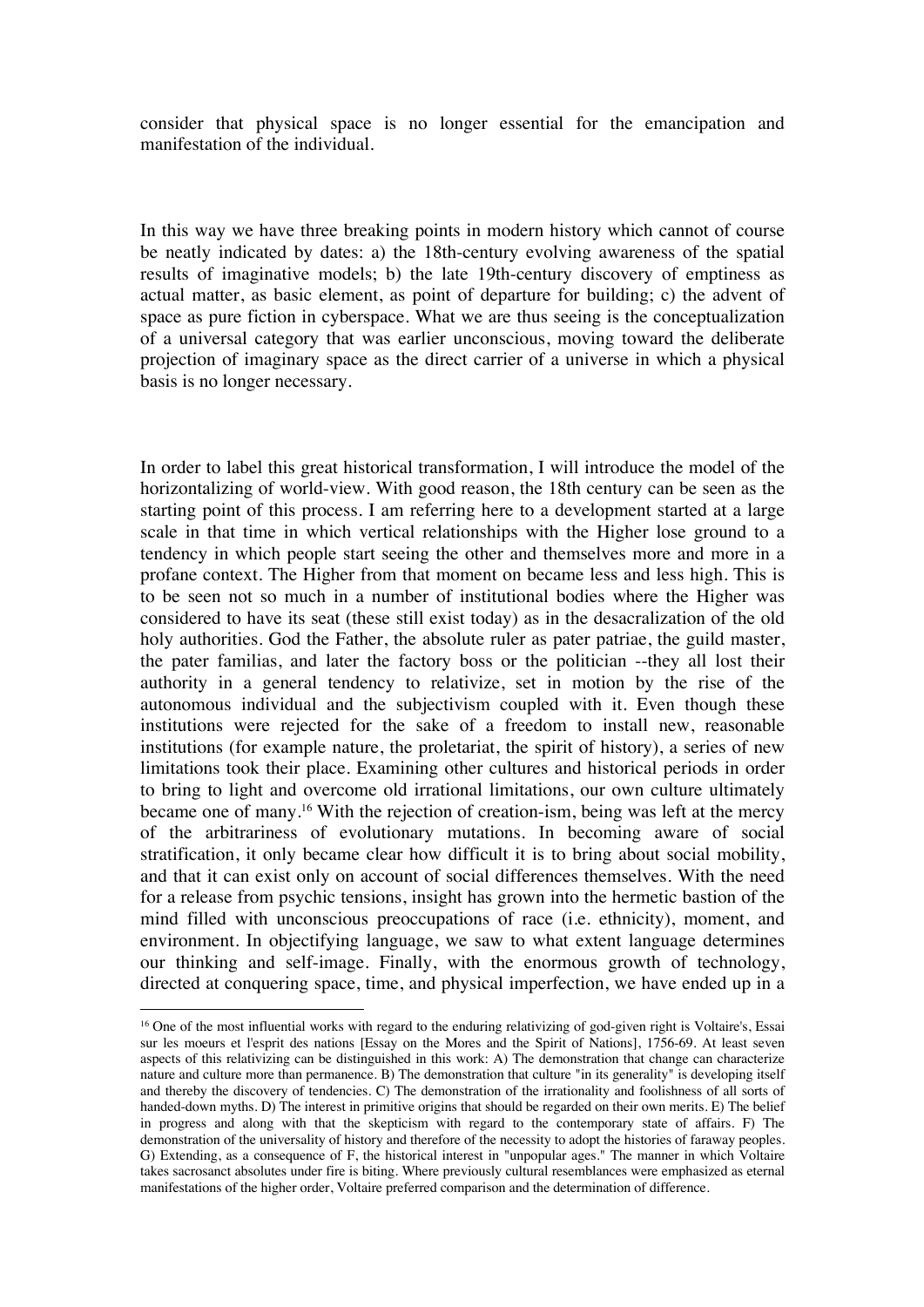life dominated by the technology. In short, for each project to gain freedom yet another commensurate or higher price is paid. The exception here is that the new limitations can be proven "scientifically," whereas before you needed a proof of the existence of God. This is the horizontalization of the world-view: where once the gaze was directed upward at an existing, religious order, and the world around us was considered as an irrational no-man's-land suspected behind the horizon, now the gaze has been averted from the oversized and we look primarily around us and even more inwardly.17 Not only space (expeditions of discovery) and time (history), but also the anthropological, biological, psychological, sociological, and semiotic contexts have sparked our interest. The field in which the individual is now situated is a finely knit web through whose meshes it becomes increasingly difficult to discern still virginal territory for the will. Nor is it surprising that the 18th century is considered the crucial period of struggle against the old sanctities and faith in the new. The space freed after cleaning up the old institutions had not yet been filled with the new, this time worldly, limitations. The discovery of Space as epistemological notion as well as of Self, and the coming into being of the historical investigation of attitudes toward both, are part of the dismantling of the vertical, hierarchical outlook on life.

\*\*\*

There exists an increasing tension between the current, still professed necessity to promote Self-Consciousness, and the developments in pedagogical or technological communications and semiotic areas where the final responsibility for behaviour is increasingly turned into an illusion, necessary or not. In a certain sense this book is a good example of this tension.18 For some, the Self seems barely to bob on the waves, and we are all suffering from some form of multiple personality syndrome. However, I am assuming here that a certain distance to the Self can still be reasonably maintained, which makes it possible to present a historical analysis of its transformations.

<sup>&</sup>lt;sup>17</sup> I am borrowing "introspection" from a chapter in Weinstein and Platt's fascinating book about its history of introspection during the last two centuries. They call the literary developments on either side of 1900 (in which Dostoevsky, Schnitzler, Kafka, Proust, Joyce, among others, took part) the "introspective revolution." For the first time, writers were able, as a result of sociological changes in the objectrelation pattern, to gain access to a number of aspects of the personality that were earlier unconscious. With the help of a Freudian conceptual framework, they described the new need of children (i.e. "the sons") to achieve a personal autonomy for themselves. Through the modifications in the modern family pattern, for instance, the authority (of the father) was no longer seen as selfevident, and the censor's power to exorcise the striving toward autonomy lapsed. They compared these developments with the ideas of a philosopher of the Enlightenment such as Rousseau, who had taken the first steps on the path toward autonomy but who was far from accepting so much as his followers of roughly 150 years later. At that time, "the wish to be free" was still unable to leave behind the parameters of the political and social (cf. Weinstein and Platt 137-67.) For me, the general point is the interest that broke through in the 18th century in the individual's private feelings. Weinstein and Platt make plausible that new frontiers were constantly being breached in the quest that followed.

<sup>&</sup>lt;sup>18</sup> What one can make out from studies on the development of human subjectivity in the first place is that the writers evidently had nothing better to do, which is to say, nothing better than to manifest their subjectivity directly. I mean: having time for the systematization of thoughts about Self, indicates from the outset a certain kind of parasitism (Kierkegaard). Meanwhile we have gone so far with the self-reflection of humanity, that we know that this activity has more to do with self conceit than with disinterested curiosity. We do have to confess that only through this self conceit could this insight have been arrived at at all. At the same time it is also this very narcissism that can cause a civilization finally to fall apart.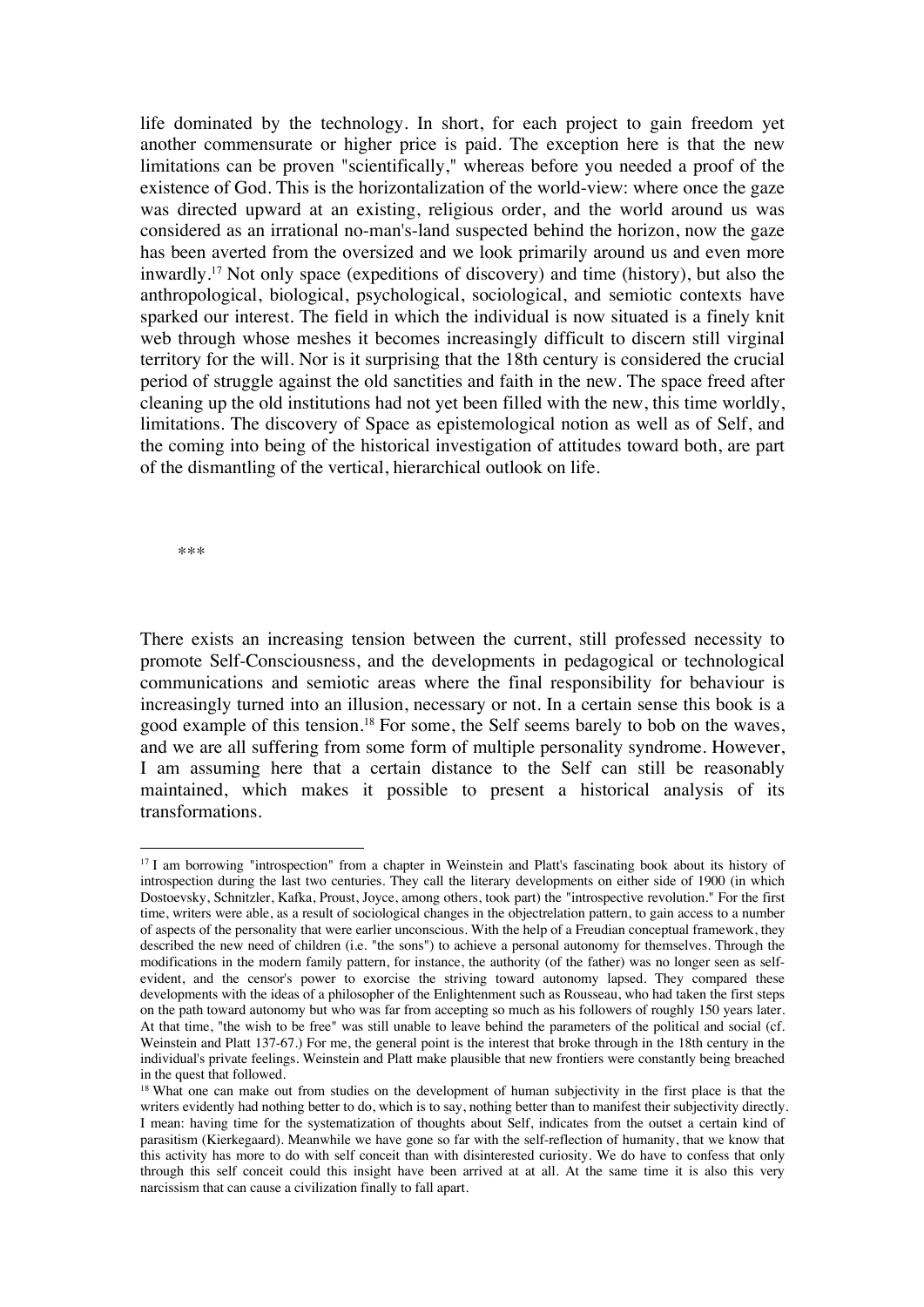In order to concretize the connection between Space and Self, I shall use the remainder of this article to take a closer look at the historical developments in the concept of Self. What is really needed for this is a responsible position within the existing formulations of theory with regard to Self: the theory of personality, philosophical individualism, identity thinking, and so forth. Within the scope of this article this is not possible. What should happen here is a brief sketch of a history of Self in terms of spatial awareness.

Just as earlier I distinguished the awareness of space from the goal-oriented investigation and realization of space which came afterward, similarly the consciousness of Self can already be found much longer ago. I do not mean here the becoming aware of the individual in the world, the humanistic individual who had to relate personally with respect to God and Nature. For me what matters here is the first psychological reflections about the essence of the individual, about what is the deepest innermost in the individual. With the exception of some rare precursors,<sup>19</sup> the tendency to objectify the purely subjective begins to in-crease from the middle of the 18th century onward. As the universal, god-given rules (that had just been so enthusiastically drawn up by humanists) of natural science, music, plastic art, architecture, and all the way to politics were being doubted, and the relativity of the here and now was quietly postulated, the great adventure of the investigation of the Self began.<sup>20</sup> People started seeing themselves as occurrences. For the time being anyway, and for many that makes the 18th century so attractive, a unique occurrence. The feeling of being different produced many literary works that attempted to disclose that "otherness." The inner essence was no longer an uncontrolled pool of decay, $2<sup>1</sup>$  but a striven-for topic for romantics in the literal sense of the word.

Initially the attention paid to the Self was out to use itself as an example for the others. People wanted to generalize their own inner life. So, in my opinion, we may call Rousseau's Confessions and The Reveries of a Solitary Stroller not only strongly autobiographical but also didactic. But the idea that the reader can still learn

<sup>&</sup>lt;sup>19</sup> We might think here of someone like Montaigne, who is seen as the late 16thcentury inventor of the autobiographical essay: "This book was written in good faith, reader. It warns you from the outset that in it I have set myself no goal but a domestic and private one." (2)

 $20$  A good source for this development is the personal or ego document, especially autobiographical literature (cf. once again Weinstein and Platt). Generally, on the large-scale historical changes brought on by the Enlightenment and the Industrial Revolution, cf. also the important insights by Hartmann, who asserted that under certain complicated circumstances in culture, the ego will want to maintain its organizing capabilities by means of deeper insights into unconscious processes (71).

<sup>&</sup>lt;sup>21</sup> In the early modern age, the first centuries of the civilizing offensive, there was also a great fear of the uncontrollable inner world. Work was done on a large scale to regulate and control aberrant behavior, with not infrequent casualties: e.g., the burning of witches at the stake. I would like to formulate the thesis that attention for inner life could come about when the worst of the chaos had been tamed. Likewise, when the evil outside world was definitively pacified, from the end of the 17th century, a great interest among the citizenry in Western Europe could come about for houses in the country. Weinstein and Platt write in terms of "being able to accept psychic preoccupations," but relate this more to the individual psychic consequences of watering down traditional identities than to the effects of the civilizing offensive.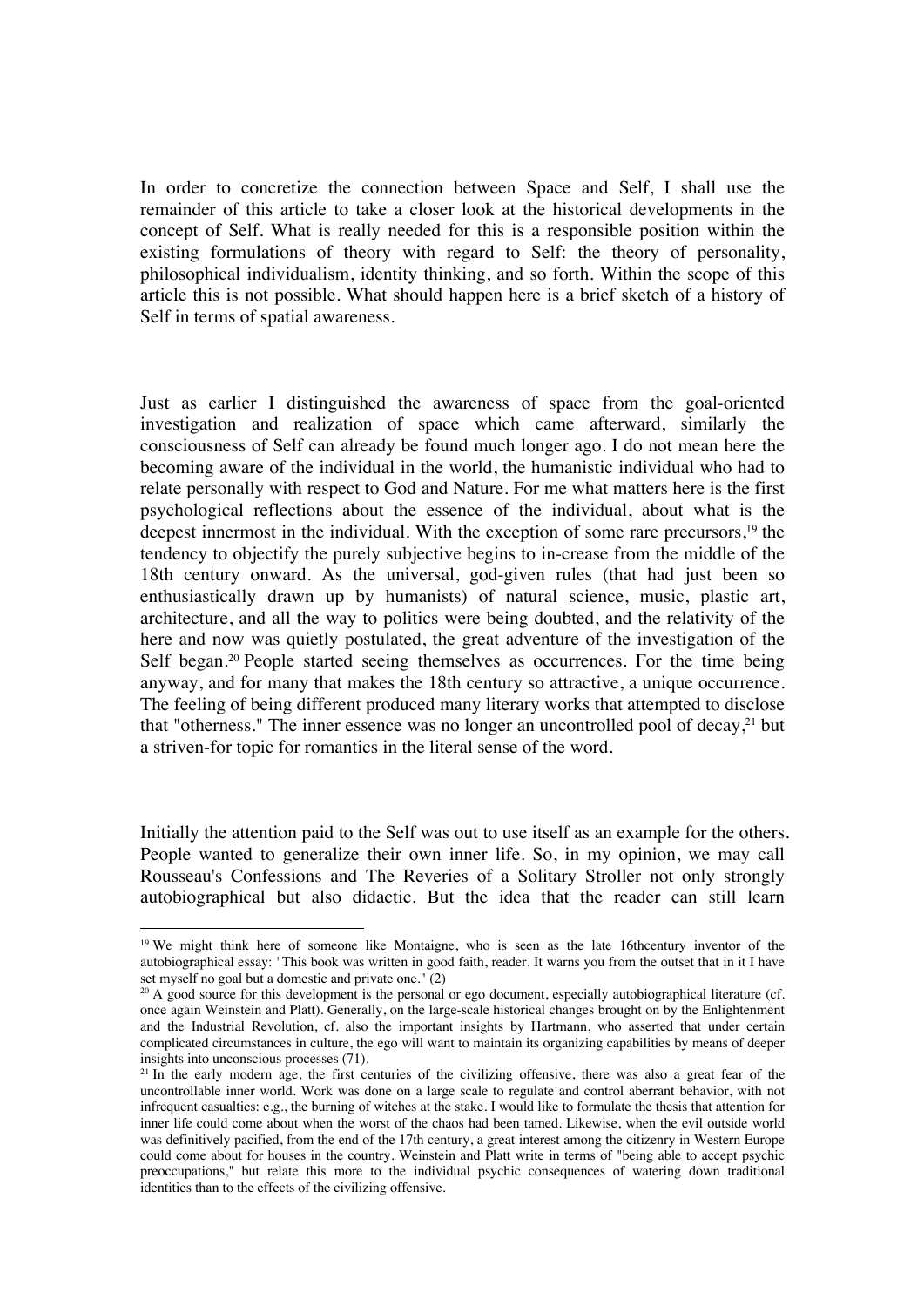something from the writer began to recede: at the end of the 18th century, an introspective tradition was established that has lasted until today. The most intimate private circumstances and feelings were now brought into the limelight and exploited. In short and in a capsule, we can sum up this development with the What do I know? of Montaigne, via the Who am I? of Stendhal and Nietzsche's Ecce Homo up to Barthes's "Death of the Author." In terms of Self, one could say that from its discovery as inner life, as "interiority," doubt about this gradually increased until this doubt was finally celebrated as the greatest good, even leaving the Self behind to start up a new horizontal relationship with the world: not in an animistic sense as in tribal cultures, but poststructuralistically, as an element in a communicative network, as a little cog in the language machine called society.<sup>22</sup>

[If then came cyberspace, one could say that we were ready for it.]

My name is oleb@xs4all.nl. My identity, address, and cyberhome are theoretically exchangeable. There is nothing inevitable about my [digital] persona; it does not depend on biology, birth, and social circumstances but on a readily manipulated, intangible product. [I'm compatible, you are compatible, and we both are updatable and upgradable]

Cyberspace already has immense cultural implications and will have even greater ones. But at the same time it lands us in a world where studying "cultural implications" has become a hobby of the same order as "arts and crafts." For the time being, however, I will venture the opinion that all the basic philosophical questions, insofar as they are still asked, will be answered differently.

The burning issues addressed by Montaigne, Kant, Stendhal, and Nietzsche are no longer "burning." No sooner have we taken on board the collapse of the moral illusion than we are ready for the ultimate epistemological one. Hello, Oprah, here I am! Now that it no longer matters, we can think anything we like. Just when Post-Modernism had created a moral vacuum, we can sign up for a crash course in information technology in preparation for logging on to cyberspace. Devoid of any ethical basis, this is a culture of incessant keeping up with the latest developments. Catching up, day in, day out. No matter who you listen to in this bit business, they talk about an inexorable wave that is rolling over us. And the funny thing is, this inexorable event is still presented as emancipation. The ascendancy of the blazing-fast processor will finally free us from ourselves. It is emancipation into a state where we can abolish our Selves. In the past we always demanded to see before believing. But now seeing  $=$ believing. The Enlightenment project has lost the element of time. You are either Enlightened or you are not. The ambition to bring more and more facts to light has

 $22$  Notwithstanding putative come-backs of the individual, such as, for instance, recently proclaimed in the thematic issue of Magazine Litteraire, March 1989, "L'Individualisme: le grand retour," [Individualism: The Great Come-back].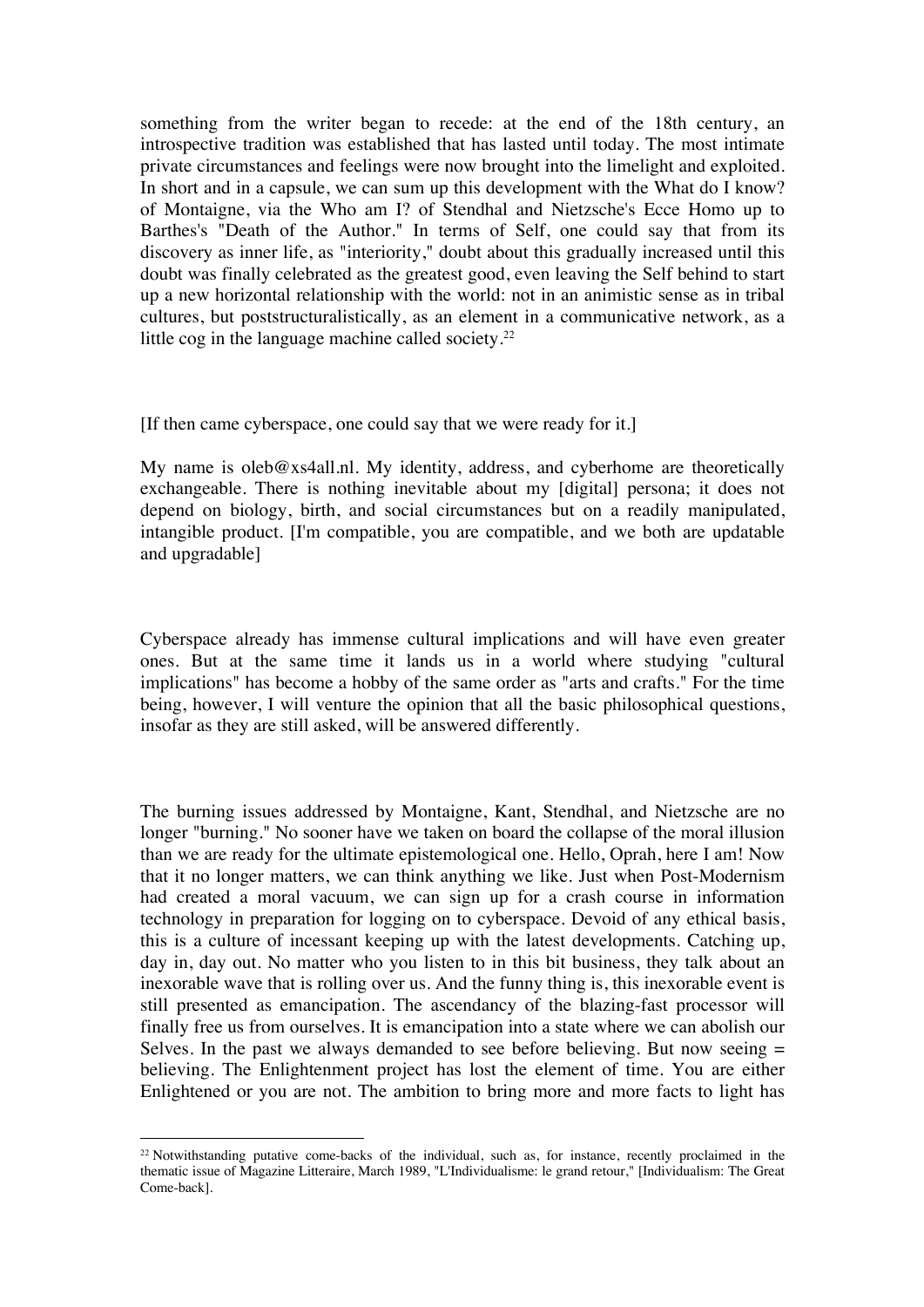ended up by giving us a new piety. [I won't get into scholastic considerations but to some extent we are the new mediavalists.]

In other words: just as space, when it became a conscious cate-gory, became at a given moment both point of departure and end, the Self also became a commendable point of departure and respectable end. In cultural politics, pedagogy, and the arts, in architecture and urban development, to argue for, to suggest, imagine or project a selfconsciousness, to express its lack or problems with it, became the greatest good.

In sum, we find that when Space and Self entered consciousness, or rather were dug up out of the latent arsenal of the brain as conscious categories, it wasn't long before they disappeared as a dimension of things to become instead an element, a component of things, as a part of the program of life. Stated differently, as long as people still had to make the heavy trip every day to these fundamental dimensions of our mental equipment, everybody was still physically experiencing by themselves the struggle between the perception and the objectification of Space and Self, nobody thought these things to be free at her/his disposal. When, however, around 1900 psychology, physics, architecture, and also the arts had thrown themselves into the fray, the fight became a matter of ordinary duty and people were from childhood on taught that space and Self belonged to life. So these feisty demons became self-evident objects, the godly rules became, by means of categories a priori and Satze vom Grunde, deadsimple grid components of existence.

In the meantime ['we' (every now and then one should put this 'we' between parenthesis)] live more and more of our lives in cyberspace. For some, cyberspace represents the realization of a perfect world where the Creation can be repeated from scratch, but this time on our terms. They regard today's fairly schematic form of cyberspace as no more than a crude foretaste of the "21st century" or "the Third Millennium," when cyberspace will make full-blown teleliving possible. When we live in the electronic co-coon, we will log in to an online world that will provide us with everything we now have to go out and fetch for ourselves. The two most important elements of cyberspace, interaction and immersion, will then have become absolute. Everything will be compatible. The eye, which now enjoys primacy in every environment, will be supported by the other senses, including the sixth.

This is the current fascination. The identification of the content and the medium in one and the same code is an aspect of the media discussion that has for some 30 years now directly demanded the attention of social philosophers. It has become increasingly clear, through the advent of television and somewhat later of the electronic networks, that media technology has a direct influence on the message itself and must be considered to be not so much a continuous improvement of the "channels" or the "bandwidth" but a change in the nature of communication itself. It is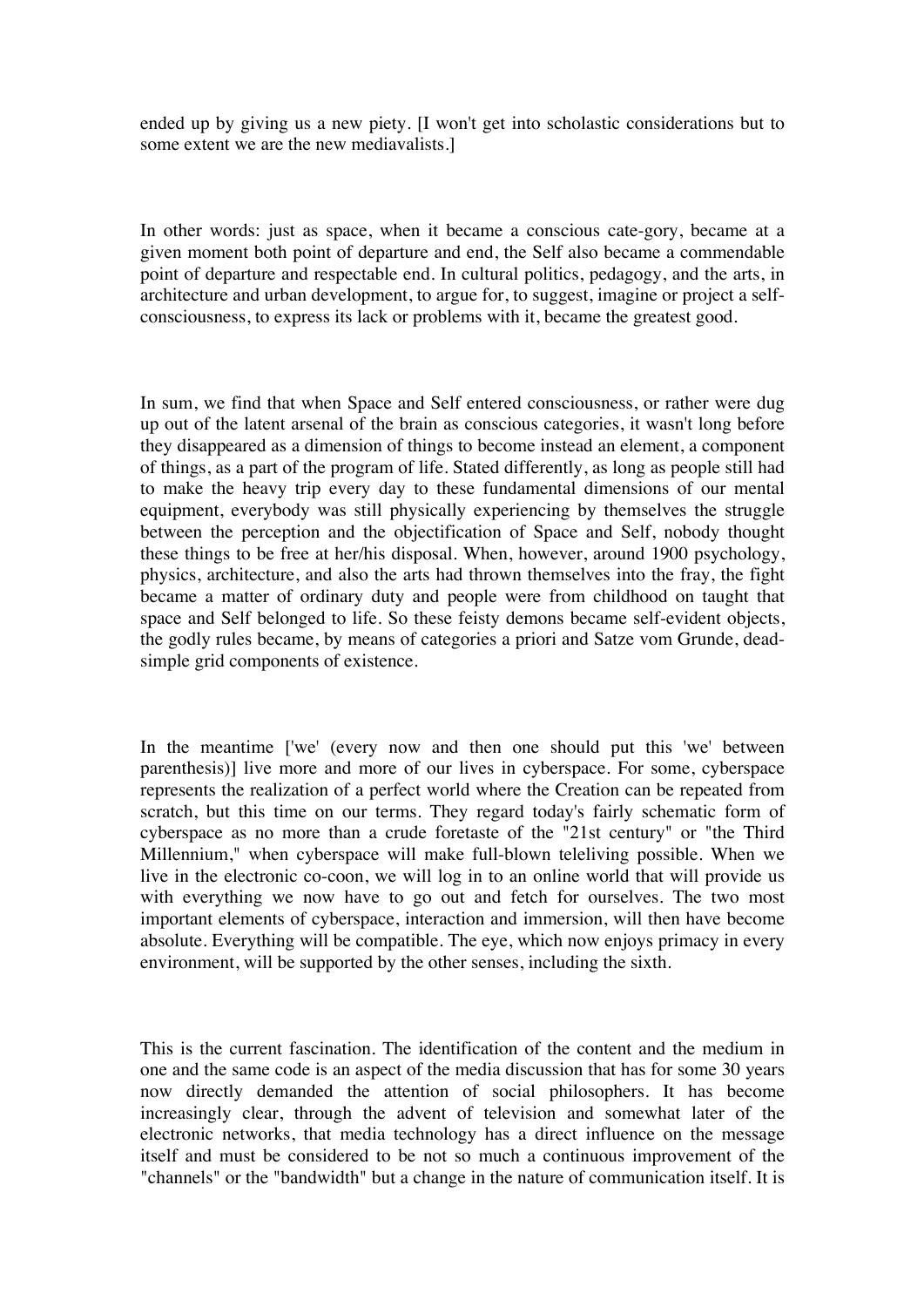not what is communicated to us by means of the new sensual expansion of the electronic media that has profound personal and social consequences, but the form of the expansion itself. The message is a product, called information, that is wholly deter-mined by the codes inherent to the medium. The media introduce social relationships in their form and functioning rather than as carriers of content. And those relationships are not of an instrumental but rather of a neutralizing nature: they strip themselves of the exchange (of the communication) itself.

This thought has been taken even further by Jean Baudrillard, who in the end elevated code to be the ultimate power. Only code still communicates, the so-called communication has become a purely simulated game through the sheer quantity and speed of messages. Only information as product still circulates, with a semantic content that is assumed to be indecipherable and there-fore must make do without any double meanings. What remains is the "fascination" of the person who stares mesmerized down the barrels of the information cannons, without any hope of reply or at the very least, processing (Baudrillard explains "fascination" very well in Mele 75). Where Karl Kraus thought, "before, the decors were made of cardboard and the actors were real. But nowadays the decors are undoubtedly real and the actors made of cardboard" (3: 326), now the actors have all become audience. An audience that knows everything, that from its bird's-eye perspective now oversees everything in the here and now. And that's it.

\*\*\*

I described earlier how horizontalization can be understood as relativizing the vertical hierarchy of the Judeo-Christian tradition which became even stronger after the late Middle Ages through the separation of the sacred and the profane, of language and reality, of spirit and matter, etc. From the 18th century onward there were changes, but not yet to the extent that the structure wholly collapsed. On the contrary, the philosophers of the Enlightenment, the symbolic winners of the Querelle des Anciens et des Modernes, postulated the autonomous subject that ruled the road from the empirical to the theoretical. But over the course of the 19th century, that autonomous subject became less and less sovereign; literati and scientists described the inner conflicts that, with the growing significance of middle-class values, had been promoted by middle-class sciences as the "contemporary problems of humanity." The individual, thought able to control himself like "the father his son, the educator his students, the lord his servants, and the ruler his subjects,"<sup>23</sup> had to be put on a shorter and shorter leash. Finally people defined inner life itself as fundamentally unstable, and civilization was formulated in psychopathological terms (e.g. by Freud's Civilization and its Discontents). After God lost power over people and they started determining their own Self and limits, individuals lost power over themselves. First the Higher was taken down (and the diabolical unmasked) by a self-conscious subject,

<sup>&</sup>lt;sup>23</sup> Citation from Pere Maldonnat, 1621, in Snybert 264, and cf. Mitzman.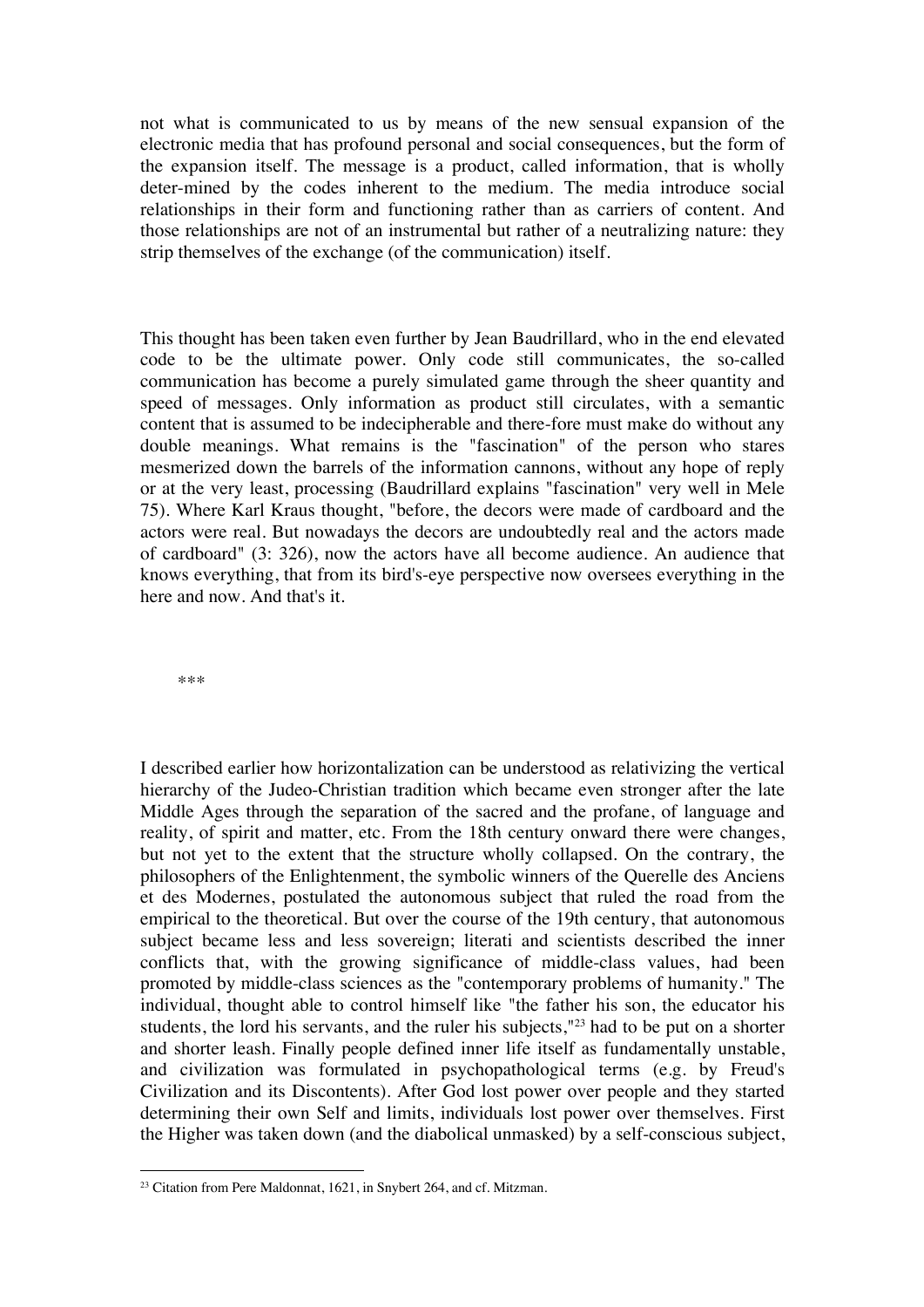consequently the oh-so-astute ego was knocked off balance by its upstairs and downstairs neighbours (cf. Freud's housing the ego in a well-nigh architectonic stratification, together with its upstairs and downstairs neighbours, "Dis-section" 88- 112). The rest is therapy. Getting ready for cyber-space.

In the digital paradigm, compression of real space and real time, an essential component of the modernization process, has been as it were superseded. The new media not only mean a translation of the old world into a new one, they also themselves generate a new world. Which is not like the old one. The crux of this newness is that informatization, binarization, is in principle disintegrating. Synthesis [, a very strong category of subjectivity,] is on a tense footing with the conversion of meaning to zeroes and ones. The value of dialectic, or hierarchical thought, falls away in the long run. Normativity also falls away. Instead there is lateral network-thinking. There is information which is in essence exchangeable, compatible, norm-free information. The process of modernization, once at this stage, consumes its own conceptual foundations: Space and the Self. [It no longer needs them and they are turned down.]

Not only space as concept but also the awareness of space, and thus the actions in and experience of space, have been affected by horizontalization. The signs on the walls, the reliefs, the tympanums, the colonnades, the rocailles, the festoons, the cartouches, the balusters and pediments, the stuccoes and wood carvings, all those means of expressing old authorities lost their self-evidence along with those authorities. More and more often people realized that, within a growing semiotic preoccupation, the means of expression were merely means of expression, and moreover expressed something for which people had lost interest and respect. The space that had been dominated so significantly by these ornaments became in the best case a tepid bath for aesthetics but not the adequate embodiment of a modern, let alone postmodern condition. Space found itself in this ambiguous position between 1750 and 1900. When ornament consequently started on the road back, when, to speak in the jargon of the apologetes of the Modern movement, "space was freed," it again became an expression of the prevailing sense of identity, e.g. of the identity crisis which, finally, became identity itself. So we see that horizontalization, in which metaphysical identifications were dismantled one by one and only text, context, and intertext remained, runs parallel to and is a direct influence on the dawning awareness and final realization of space as an end in itself. Space ended up being the theatre of the crisis; where ornament, where matter at first still provided a support for life, becoming a distraction in the Battle of Styles in the 19th century, in the 20th century --the century in which the human was converted into a social, biological, psychological, historical, and semantic conglomerate --space became the stage for still trying to make something of it. It became the occasion. But occasion for what, that was the big question. With the introduction of cyberspace and the merging of meaning and information, that problem has now been solved. The question regarding the content of communication has been superseded. The point in cyberspace is not what, but that you communicate. Self-respect will henceforth be provided by the carriers through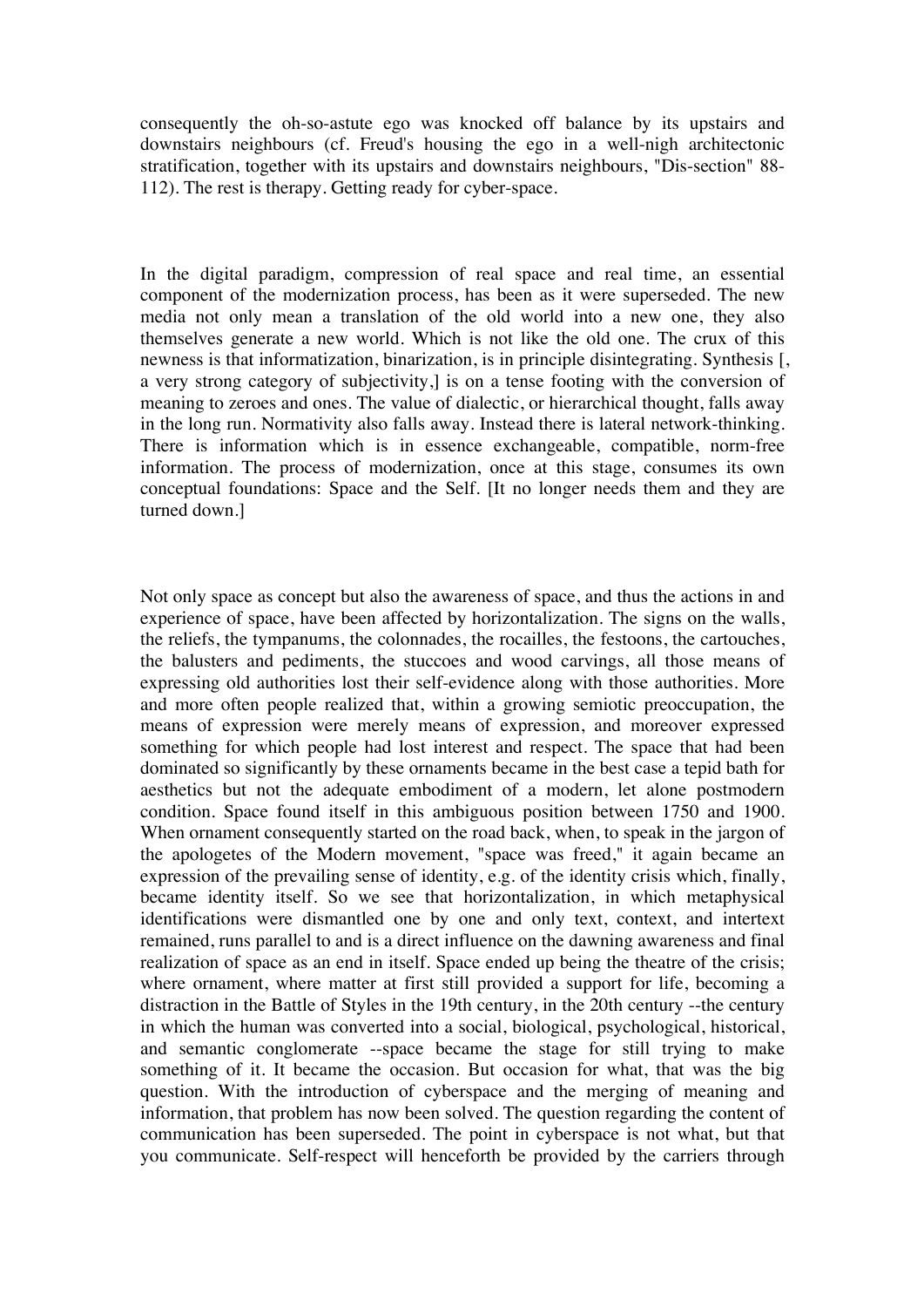which that self-respect was originally expressed (for an extensive study of this subject cf. Bouman).

\*\*\*

At the end, I want to sum up once more my study of the connection between Space and Self on the basis of three variables.

A) The most striking connection is chronological parallelism. From the 18th century on we see a correlation between the development of the concept of Self and that of spatial awareness. Both were being explored on an increasingly larger scale: in architecture, people began to anatomize the parallax-effect to such an extent that it could become a strategy for building. As investigations of the Self flourished, we see a first direct focus on the ego. Yet in architectural theory or the theory of the personality, it wasn't until ca. 1900 that Space and Self as such were fully conceptualized, that they became a problem requiring a focused discussion. From that moment on we see the triumph of these terms in architectonic and psychological discourse. From being facts of which people had become aware, they became points of departure for behaviour and even strictly formulated ends.

This parallelism, I would assume, can be drawn out into the future. Both the belief in a positive concept of Space as the basis of architecture and the belief in the Self as essence of the person have distinctly succumbed to doubt. If we extrapolate from the earliest developments in cybernetic space, we can sketch a picture in which on the one hand a fragmented subject, a dividual, whether or not she or he is in treatment for Multiple Personality Syndrome, leads a life along the surfscapes of the new media, and where on the other space has been completely freed of a material carrier, and so of a locus, a place, identifiable by name. At this point negative freedom, that powerful ideal, has become total, and positive freedom has seemingly become zero. If the medium is the message, each trajectory of meaning has become arbitrary.

B) No less relevant is the mutual metaphorical relationship between Space and Self. Due to the striking historical congruence, to the still echoing opinions of spatial designers regarding identity, to the treatment of emptiness and matter, to the application of transparence and substance --an extremely strong metaphor for attitude and Self has been staged by Space. I would even assert that architectonic spatial history can serve excellently as a cross-section, a profile of cultural history. Just as the first allusions to spatial sensations, to aesthetic sensations at all, strongly refer to the superseding by the Moderns of the Ancients' classical ideal of beauty and to the advent of the subjectivism consonant with it; just as the criminalization of the old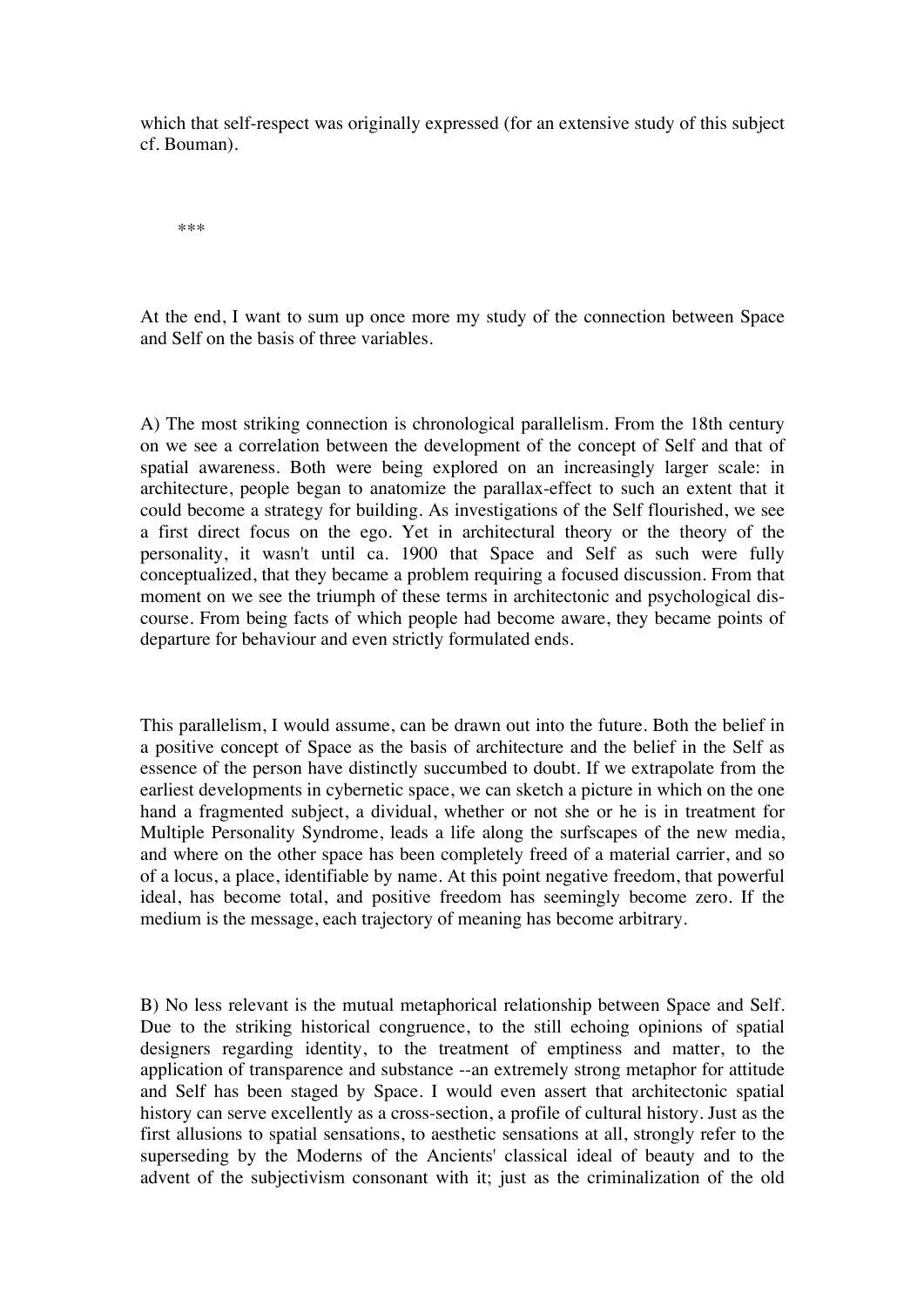ornament as carrier of dusty identities in favour of a freeing of space strongly refers to the new nominalism at the beginning of this century whereby truth was going to be made by the one seeking it; likewise cyberspace is the theatre of a post-Cartesian subject; a subject that no longer executes according to an inner "authentic" plan, but is rather a sum of artificial at-tempts and feelings, a permanent reflection on inner and outer impulses (cf. the views of Deleuze and Guattari).

C) Is there, besides these two rhetorical connections, also a causal connection between Space and Self? This is always a nettling question for a historian, and modesty is called for. Still, I would dare to assert that the development of the concept of Self has influenced the awareness of Space. When subjectivism and relativism appear in the 18th century, Space is gradually relieved of its religious and mythical substance. Over the course of the 19th century, a new worldly universe that can only be imbued with sense by people themselves becomes fashionable. The discovery of Space is the discovery of the platform for self-realization. Gradually, however, both Self as well as self-realization came to be seen as impossibilities. No matter how pedagogical, artistic or political programs aimed for unity and Self, the net result was only a further crumbling. At that moment secularized and neutralized modern space became a heavy burden. Postwar spatial designers all tried to overcome in one way or another this weakness in Modern Architecture. However this may be, Space was and is directly influenced by the degree of homogeneity exhibited by Self. And here I mean both the architect's Self, which has repercussions in her or his spatial solutions, as well as the abstract philosophical concept of Self. It is not surprising that with the wide acceptance of a post-Cartesian notion of the human being, architecture lost an important mandate. It no longer has to offer a stage for our behaviour, because that behaviour has been freed from the order of matter. It occurs increasingly in the electronic networks, in VR, in Smart Environments, on the Internet.

I also want to reverse the reasoning, although it is harder to technical evidence for this. Could it be that the development of the concept of Space influenced the history of Self? Could it be that the lengthy exposure to Baroque spatial caprices contributed to the rise of the 18th-century aesthetics of spatial sensations; that the lengthy exposure to the unfounded and uprooted architecture of facades in the 19th-century neostyles contributed to the rise of 20th-century nominalism; that the lengthy exposure to the transparent modern architecture of "boxes and chests" contributed to the role confusion that dismantled all the old hierarchies and metaphysics? Could it possibly be that a lengthy sojourn in cyberspace, in networks, compartments, and intelligent buildings, will in time entirely supplant the idea of space as a space for the play and action of a deliberating and decision-making individual? If this is the case, we could agree with Heinrich Zille's assertion: "You can kill a person with a building just as easily as with an axe" (in Banham 319). Except that this is long-term murder and The Person here is seen as the invention of humanism. The truth surrounding this causal influence will, however, not be disclosed before the theory of space has become a mature component of cultural history.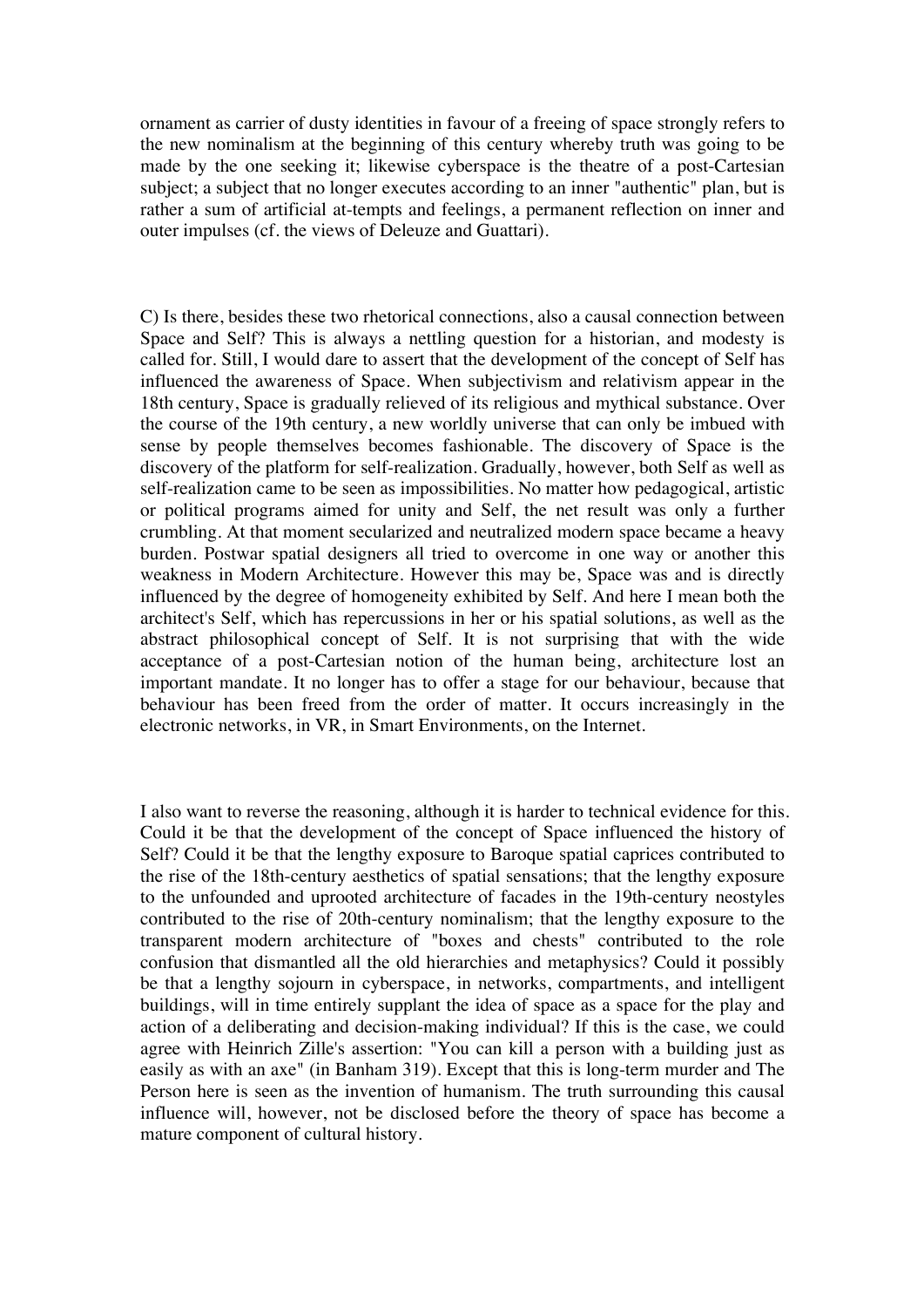In conclusion: The end of the individual, the ego, the Self, means the end of just about everything that Western culture has taken to heart. We are becoming new beings, zombies or enlightened minds. In any case, a rich tradition, a historical mission, will end with this cycle of Self. This study, in its attempt to write a rise and fall of the "Self," necessarily had to retain certain essential concepts. It should be noted here that with the absolute "fall," the distance necessary for an analysis of the historical congruence between Space and Self will also obviously no longer exist. As far as that goes, this investigation, should it be successful, can be regarded as "the final investigation." You could also say that this sentence is the last one I could write out of a need for self-reflection.

## **References**

- Banham, Reyner. Theory and Design in the First Machine Age. Cambridge MA: MIT P, 1986.
- Barthes, Roland. "The Death of the Author" in his Image, Music, Text. Trans. S. Heath. New York: Hill & Wang, 1977, 142-48.
- Benedikt, Moriz. "Uber Platzschwindel." Allgemeine Wiener-ische Medizinische Zeitung 15.40 (1870): 488-94.
- Benjamin, Walter. "The Destructive Character," in his Re-flections. Trans. E. Jephcott. New York: Schocken Books, 1986, 301-03.
- ---. "Erfahrung und Armut," in his Gesammelte Schriften. Frankfurt: Suhrkamp, 1980, 2:1: 213-19.
- Bergson, Henri. Creative Evolution. Trans. A. Mitchell. New York: Holt, 1923 (original publ. 1907).
- ---. Time and Free Will. Trans. F.L. Pogson. London: Allen & Unwin, 1950.
- Bouman, Ole. RealSpace in QuickTimes: Architecture and Digitization. Rotterdam: Nai Publ., 1996.
- ---, and Roemer van Toorn. The Invisible in Architecture. London: Academy Edns., 1994.
- Castells, Manuel. The Urban Question: A Marxist Approach. Trans. A. Sheridan. Cambridge MA: MIT P, 1977.
- Collins, Peter. Changing Ideals in Western Architecture. Ann Arbor: U of Michigan P, 1965.
- Deleuze, Gilles, and Felix Guattari. Anti-Oedipus: Capital-ism and Schizophrenia. Trans. R. Hurley et al. New York: Viking P, 1977.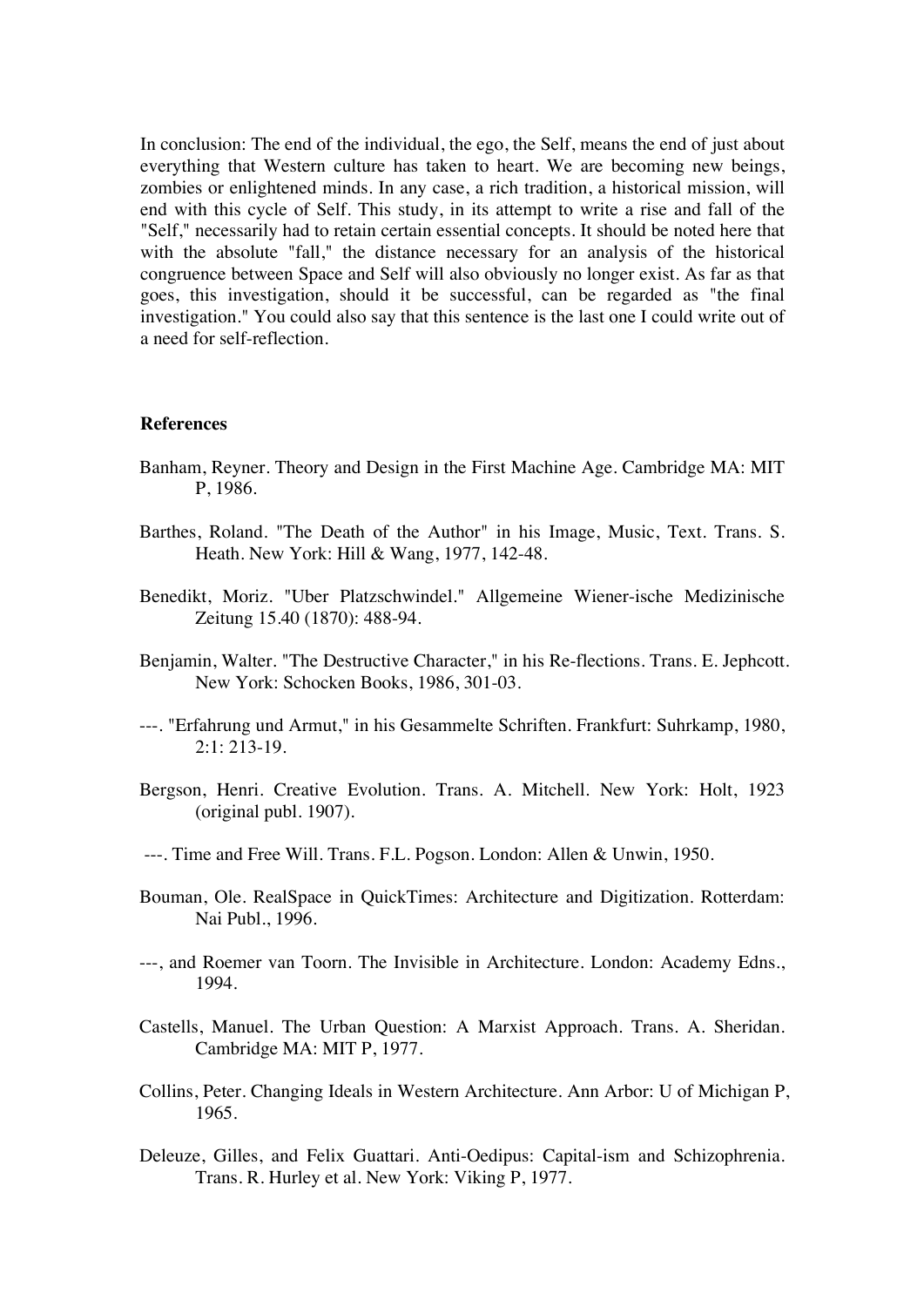- Elias, Norbert. The Civilizing Process. Trans. E. Jephcott. New York: Pantheon Books, 1982.
- ---. The Society of Individuals. Trans. E. Jephcott. Oxford: Blackwell, 1991.
- Freud, Sigmund. "The Dissection of the Psychical Personali-ty," in his New Introductory Lectures on Psychoanalysis. Ed. and trans. J. Strachey. London: Pelican Freud Library Vol. 22, 1977.
- Hartmann, Heinz. Ego Psychology and the Problem of Adapta-tion. Trans. D. Rapaport. New York: Int'l Universities P, 1958.
- von Hildebrand, Adolf. Gesammelte Schriften zur Kunst. Ed. H. Bock. Koln: Becher, 1969.
- ---. The Problem of Form in Painting and Sculpture. Trans. M. Meyer and R.M. Ogden. New York: Stechert, 1907 (original publ. 1893).
- Kern, Stephen. The Culture of Time and Space 1880-1918. Cam-bridge MA: Harvard UP, 1983.
- Kraus, Karl. Werke. Munchen: Kosel V., 1955.
- Lefebvre, Henri. The Production of Space. Trans. D. Nichol-son-Smith. Oxford: Blackwell, 1991.
- Mele, Steven. "Spelen met grondbeginselen: interview met Jean Baudrillard." Trespassers W. no. 3/4 (1985-86): 74-76.
- Mitchell, William. City of Bits. Cambridge MA: MIT P, 1995.
- Mitscherlich, Alexander. GroBstadt und Neurose. Frankfurt am Main: Suhrkamp, 1968.
- Mitzman, Arthur. "The Civilizing Offensive: Mentalities, High Culture and Individual Psyche." Journal of Social History 24 (Summer 1987): 683-87.
- Montaigne, Michel E. de. The Complete Essays. Trans. D.M. Frame. Stanford: Stanford UP, 1948.
- Muller, Michael. "Architektur als asthetische Form oder asthetische Form als lebenspraktische Architektur," in his Archi-tektur und Avantgarde. Frankfurt: Suhrkamp, 1983.
- Nietzsche, Friedrich. Ecce Homo: How One Becomes What One Is. Trans. R.J. Hollingdale. New York: Penguin Books, 1979.
- Posener, Julius. Berlin auf dem Wege zu einer neuen Archi-tektur: Das Zeitalter Wilhelms II. Munchen: Prestel, 1979.